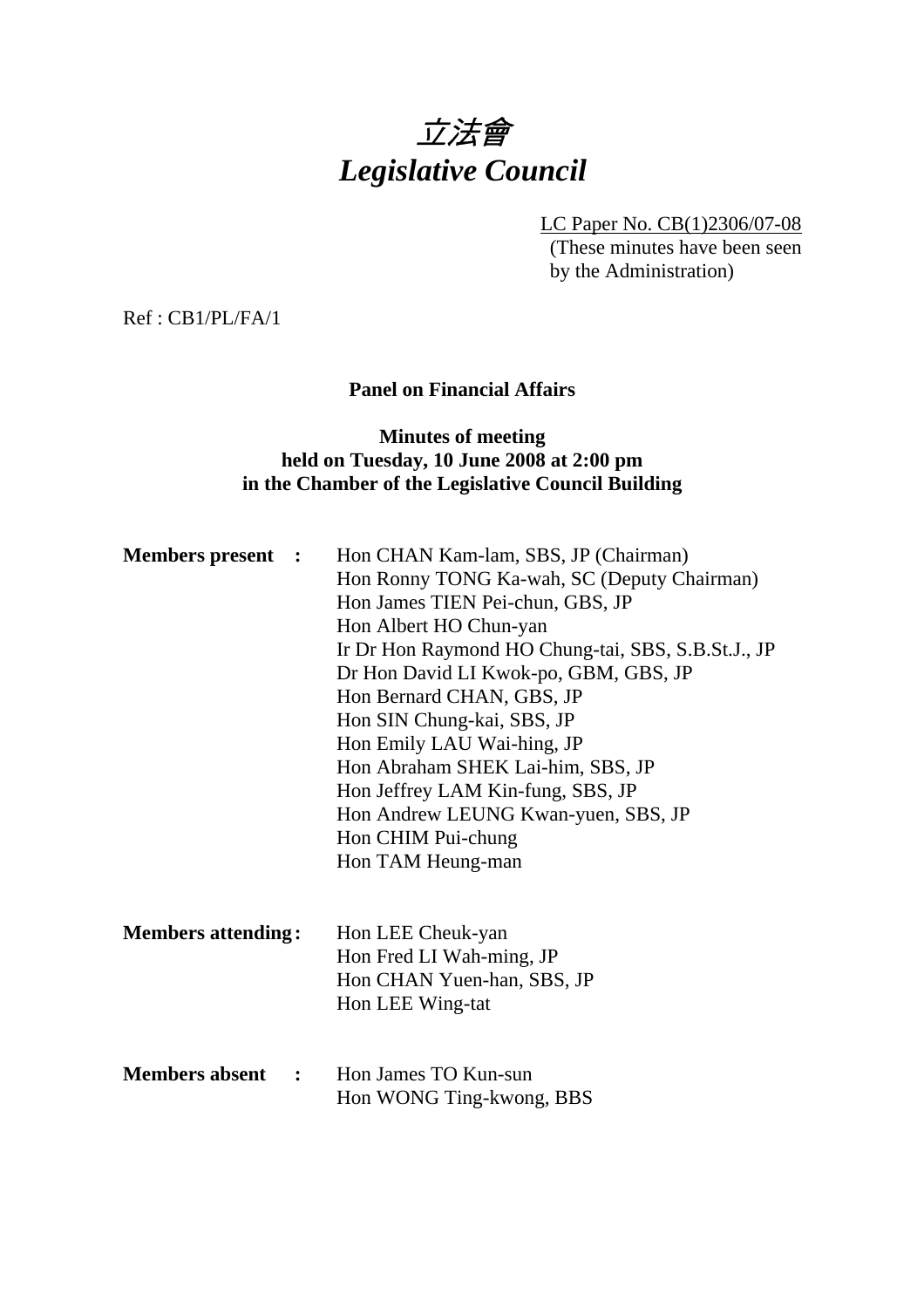| <b>Public officers</b><br>attending |                | <b>Agenda Item IV</b><br>Financial Services and the Treasury Bureau                                                     |  |
|-------------------------------------|----------------|-------------------------------------------------------------------------------------------------------------------------|--|
|                                     |                |                                                                                                                         |  |
|                                     |                | <b>Ms Alice CHEUNG</b><br>Principal Assistant Secretary for Financial Services and<br>the Treasury (Financial Services) |  |
|                                     |                | Mr Paul CHEUNG<br><b>Assistant Secretary for Financial Services</b><br>and the Treasury (Financial Services)            |  |
|                                     |                | <b>Agenda Item V</b>                                                                                                    |  |
|                                     |                | Mr John C TSANG, JP<br><b>Financial Secretary</b>                                                                       |  |
|                                     |                | Prof K C CHAN, SBS, JP<br>Secretary for Financial Services and the Treasury                                             |  |
|                                     |                | Mr K C KWOK, BBS, JP<br><b>Government Economist</b>                                                                     |  |
|                                     |                | Mr Eddie YUE Wai-man, JP<br>Deputy Chief Executive<br>Hong Kong Monetary Authority                                      |  |
|                                     |                | Mr Freely K CHENG<br><b>Administrative Assistant to Financial Secretary</b>                                             |  |
| <b>Attendance by</b><br>invitation  | $\ddot{\cdot}$ | Agenda Item IV                                                                                                          |  |
|                                     |                | Securities and Futures Commission                                                                                       |  |
|                                     |                | Mr Keith LUI<br><b>Executive Director, Supervision of Markets</b>                                                       |  |
|                                     |                | Mr Rico LEUNG<br>Director, Supervision of Markets                                                                       |  |
|                                     |                | Hong Kong Exchanges and Clearing Limited                                                                                |  |
|                                     |                | Mr Gerald GRIENER<br><b>Chief Operating Officer</b>                                                                     |  |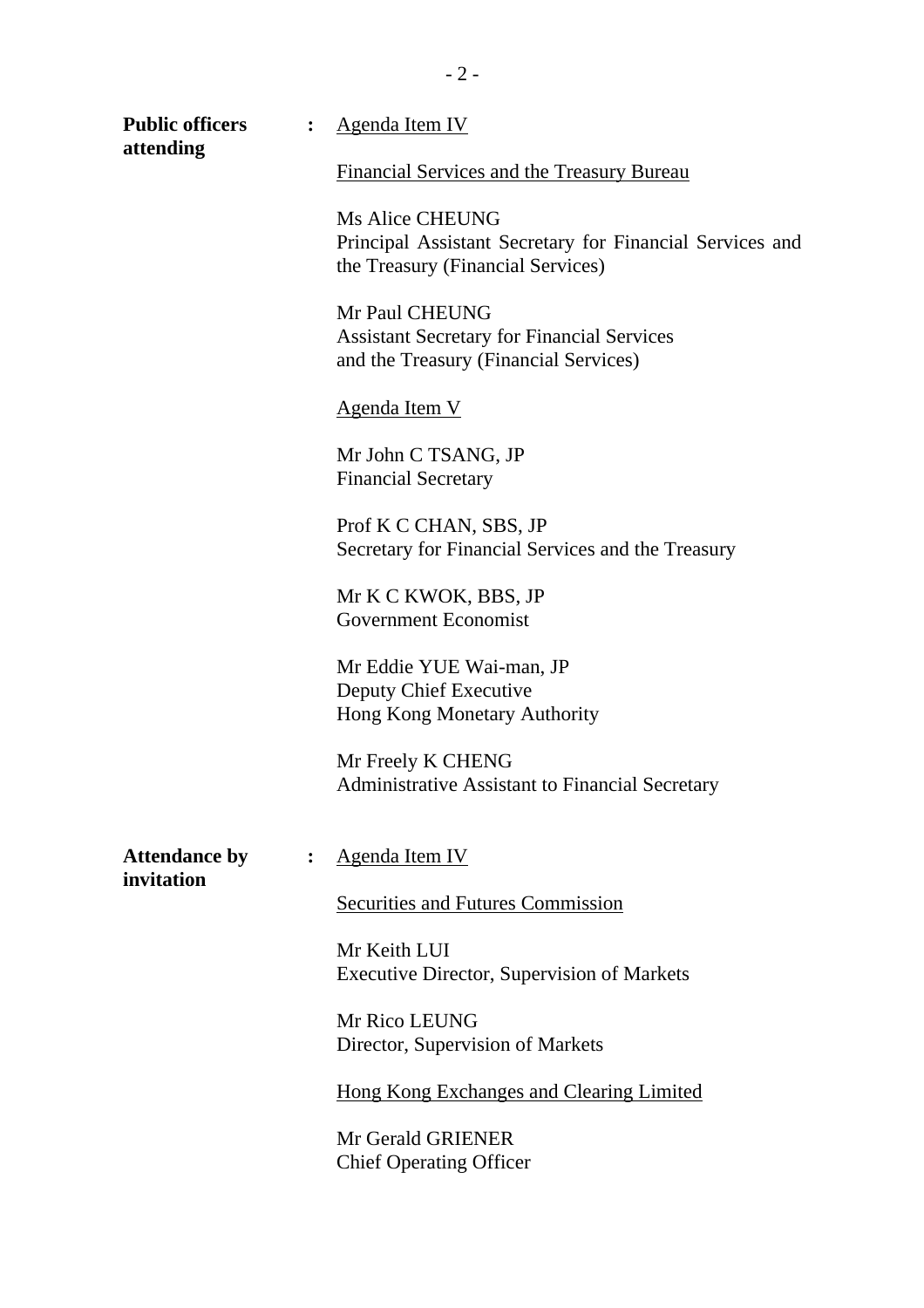| Mr Eric YIP<br>Head, Cash Market Department      |
|--------------------------------------------------|
| Miss Polly YEUNG<br>Chief Council Secretary (1)5 |
| Ms Annette LAM<br>Senior Council Secretary (1)3  |
| Ms Rosalind MA<br>Senior Council Secretary (1)8  |
| Ms Sharon CHAN<br>Legislative Assistant (1)8     |
|                                                  |

#### Action

## **I. Confirmation of minutes of meeting and matters arising**

 $(LC$  Paper No.  $CB(1)1774/07-08$  — Minutes of meeting on 5 May 2008)

The minutes of the meeting held on 5 May 2008 were confirmed.

#### **II. Information papers issued since the last meeting**

| (LC Paper No. CB(1)1737/07-08 | — Mandatory Provident Fund Schemes |
|-------------------------------|------------------------------------|
|                               | Statistical Digest — March 2008)   |

2. Members noted that the above paper had been issued for the Panel's information.

#### **III. Date of next meeting and items for discussion**

 $(LC$  Paper No.  $CB(1)1771/07-08(01)$  — List of outstanding items for discussion

LC Paper No.  $CB(1)1771/07-08(02)$  — List of follow-up actions)

Special meeting on 30 June 2008

3. The Chairman reminded members that a special meeting was scheduled for 30 June 2008 at 2:30 pm for the Panel to receive views of deputations on the proposal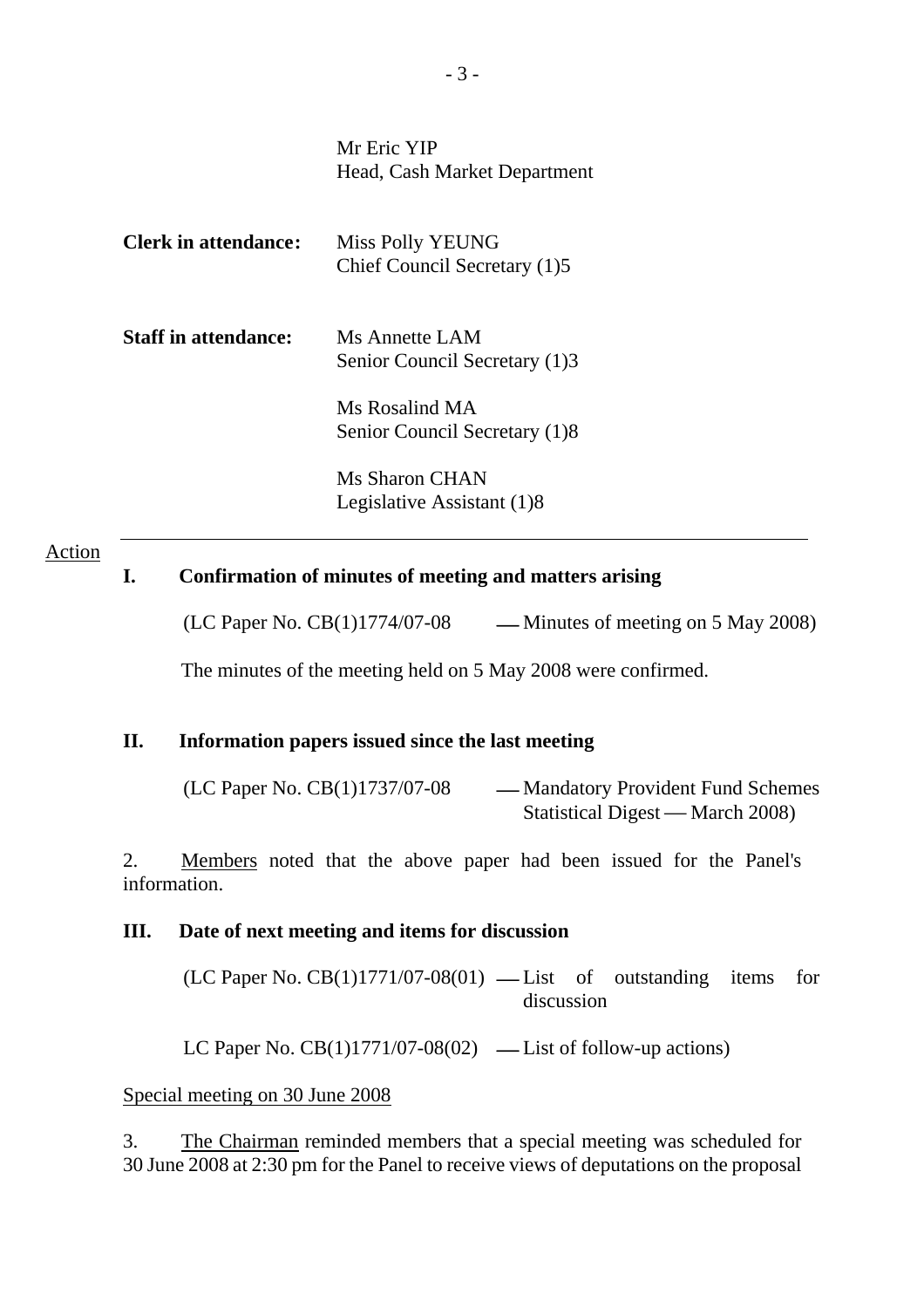to increase employees' control over Mandatory Provident Fund investment. The Chairman suggested and members agreed that the item on "Report on write-off of a judgement debt" be included on the agenda of the special meeting. Members noted that this item had originally been scheduled for discussion at the meeting today but deferred to allow time for discussion of an additional agenda item.

## Regular meeting in July 2008

4. Members agreed to discuss the following items at the meeting to be held on 7 July 2008 at 10:45 am:

- (a) Regulation of sale of structured investment or derivative products; and
- (b) Consultancy study on the feasibility of establishing insurance policyholders' protection funds in Hong Kong.

5. The Chairman referred to the letter dated 6 June 2008 from the office of Dr David LI tabled at the meeting, proposing to brief the Panel on the Fortis Bank Merger Bill (the Bill) at the meeting on 7 July 2008. Noting that the proposed Member's Bill was planned to be introduced into the Legislative Council in the 2008-2009 legislative session, the Chairman sought members' view on whether the proposed briefing should be arranged at the meeting in July 2008, or at a future meeting in the next session. Mr Ronny TONG opined that there was no time-critical need for holding the briefing in July 2008. Moreover, Mr TONG remarked that it might be more desirable to arrange the briefing in the new term so that the Bill would be studied by new Members and there would be time for Members to invite and consider views from the banking industry. Dr David LI said that while the Fortis Bank had indicated its wish to brief the Panel on the Bill as soon as practicable, he appreciated that it might be more cost-effective to conduct the briefing in the new legislative session. After consideration, members agreed that the briefing on the Bill should be arranged in the 2008-2009 session.

## **IV. Implementation of the Closing Auction Session by the Hong Kong Exchanges and Clearing Limited**

- $(LC$  Paper No.  $CB(1)1771/07-08(03)$  List of issues to be addressed prepared by the Legislative Council Secretariat
- LC Paper No.  $CB(1)1771/07-08(04)$  Hong Kong Exchanges and Clearing Limited's paper on the matters raised by the Panel in relation to the closing auction session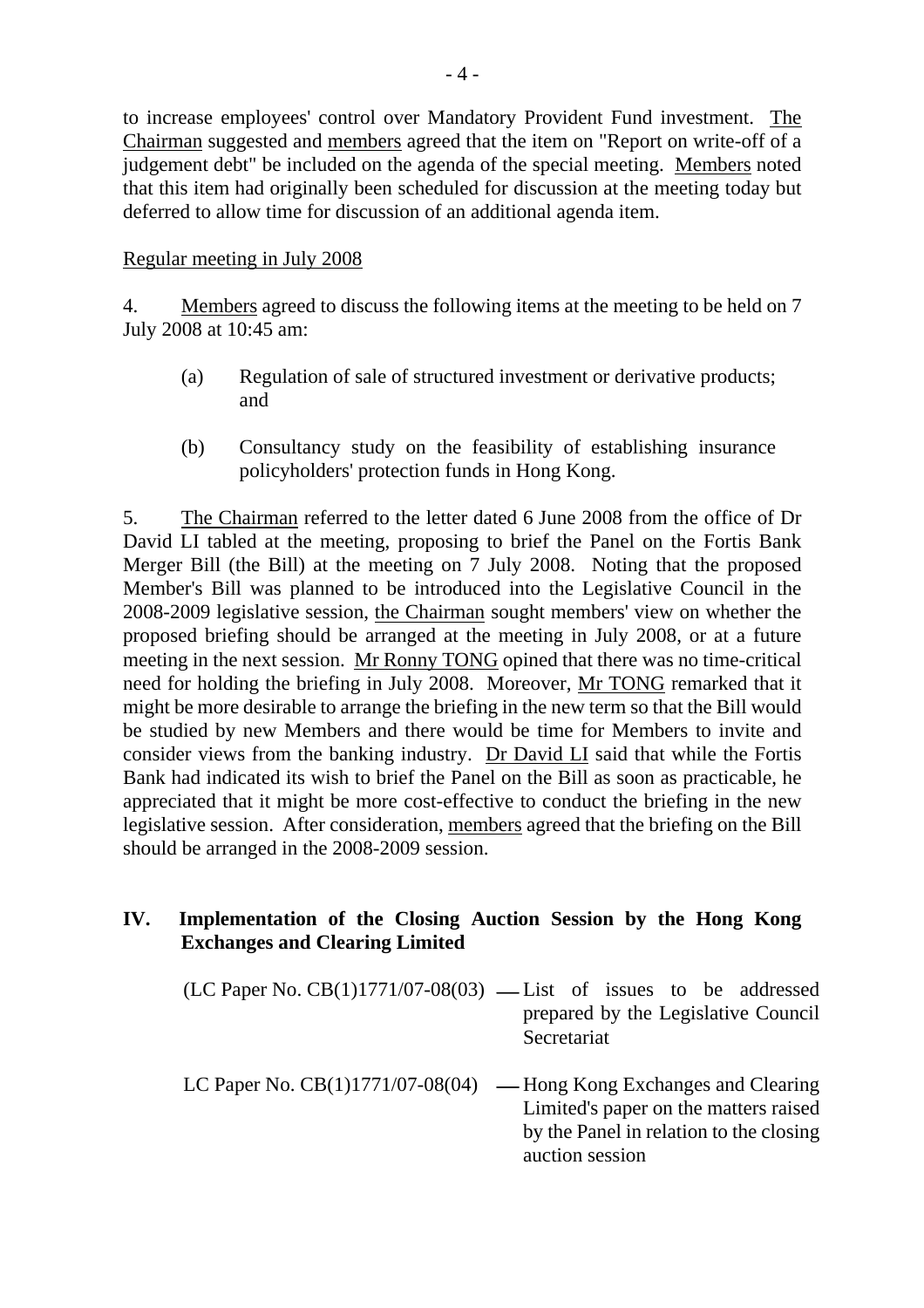## Briefing by the Hong Kong Exchanges and Clearing Limited

6. At the invitation of the Chairman, the Chief Operating Officer of the Hong Kong Exchanges and Clearing Limited (COO/HKEx) briefed members on the background leading to the implementation of the Closing Auction Session, the trading activities on 30 May 2008, follow-up action taken to investigate any market misconduct and plans to improve the operation of the Closing Auction Session. The following salient points were highlighted in the presentation:

- (a) Following broad market and public consultation in 2007, the Closing Auction Session (an end-of-day closing trading session for all securities for a single price auction after completion of the continuous trading session) was launched on 26 May 2008 after successful completion of extensive system tests plus a series of mandatory market rehearsals.
- (b) The design of the closing mechanism was based on market consensus and the long-standing Pre-opening session which had been well received by market participants since its introduction in 2002.
- (c) High volatility in share prices and substantial turnover for certain stocks on 30 May 2008 coincided with the MSCI Barra index rebalancing. Of the 167 stocks affected by the index rebalancing exercise, 21 stocks recorded more than 5 % fluctuation between the closing prices and the last traded prices, while the remaining 146 stocks did not experience any major volatility during the Closing Auction Session. Most of the 21 stocks in question experienced price volatility throughout the Continuous Trading Session as well as during the Closing Auction Session on 30 May 2008. Some of these 21 stocks had also recorded price fluctuations and increased transaction volumes before 30 May 2008. The volatility in those 21 stocks was in fact similar to the daily volatility of the top 20 gainers and losers among HKEx listed stocks.
- (d) HKEx would conduct a thorough review of the Closing Auction Session and seek feedbacks from all segments of the market, as well as consider suggestions to further enhance the closing auction mechanism. HKEx in conjunction with the Securities and Futures Commission (SFC) would continue to review the trading activities on 30 May 2008 to see if there was any indication of market misconduct.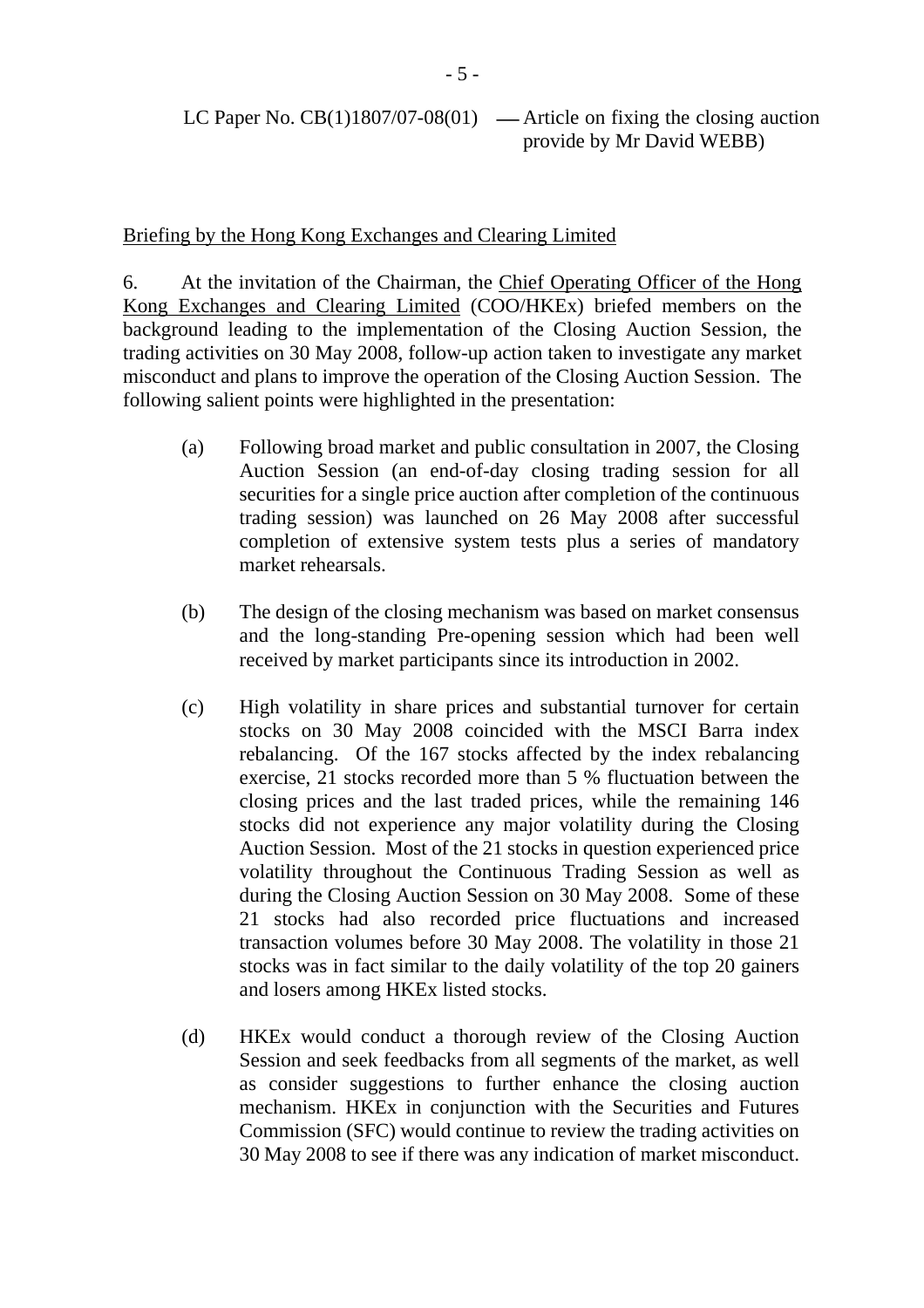## Discussion

## *Review of trading activities on 30 May 2008*

7. Mr CHIM Pui-chung referred to the sharp price movements and the sudden increase in turnover and trading volume for certain stocks during the 10-minute trading extension from 4:00 pm to 4:10 pm on 30 May 2008, and sought the SFC's views on whether there might have been market manipulation by large brokers. Noting that some small market participants had to face prosecution or other forms of court action for certain malpractice or suspected market manipulation, Mr CHIM considered that the unusually high volatility and sharp price movements during the Closing Auction Session on 30 May 2008, where HK\$14 billion worth of shares were transacted and 21 stocks recorded price rise of more than 5 %, should similarly be investigated by the SFC. He opined that to treat the unusual price fluctuations on 30 May 2008 lightly would undermine SFC's hard-earned credibility as a market regulator.

8. The Executive Director, Supervision of Markets, SFC (ED(SM)/SFC) stressed that HKEx and SFC took a serious view of any market misconduct. Both HKEx and SFC had put in place market surveillance programmes to monitor trading activities and price movements. Any unusual market condition and suspected market manipulation would be investigated in accordance with relevant provisions in the Securities and Futures Ordinance (SFO)(Cap 571). He said that it was premature to conclude at the present stage whether the volatility on 30 May 2008 was related to market manipulation. Nevertheless, he stressed that actions were underway to review all relevant trading orders and transaction activities by each exchange participant during the Closing Auction Session on 30 May 2008. Where appropriate, regulatory action would be taken against non-compliance with the SFO and the Rules of the Stock Exchange of Hong Kong. ED(SM)/SFC highlighted that Hong Kong's reputation as an international financial centre was the result of the continuous effort of all market players. The closing auction mechanism was introduced to put Hong Kong on par with the arrangement adopted by leading world markets so as to maintain and enhance the overall competitiveness of Hong Kong's securities market.

9. The Chairman noted that the HKEx had conducted a comprehensive review on trading activities during the Closing Auction Session on 30 May 2008 and had referred the analysis to the SFC for consideration. He enquired when the SFC would conclude its examination. In response, ED(SM)/SFC advised that the SFC would thoroughly review HKEx's analysis in addition to conducting its own analysis on the market conditions on that day. Appropriate regulatory action would be taken where evidence so warranted. He assured members that SFC's findings would be announced as early as practicable.

10. ED(SM)/SFC further informed members that on 30 May 2008, there were two deletions from and two additions to the MSCI index constituents. However, their impact on the affected stock prices was minimal and there was no significant price fluctuations during the 10-minute extended trading. He said that the trading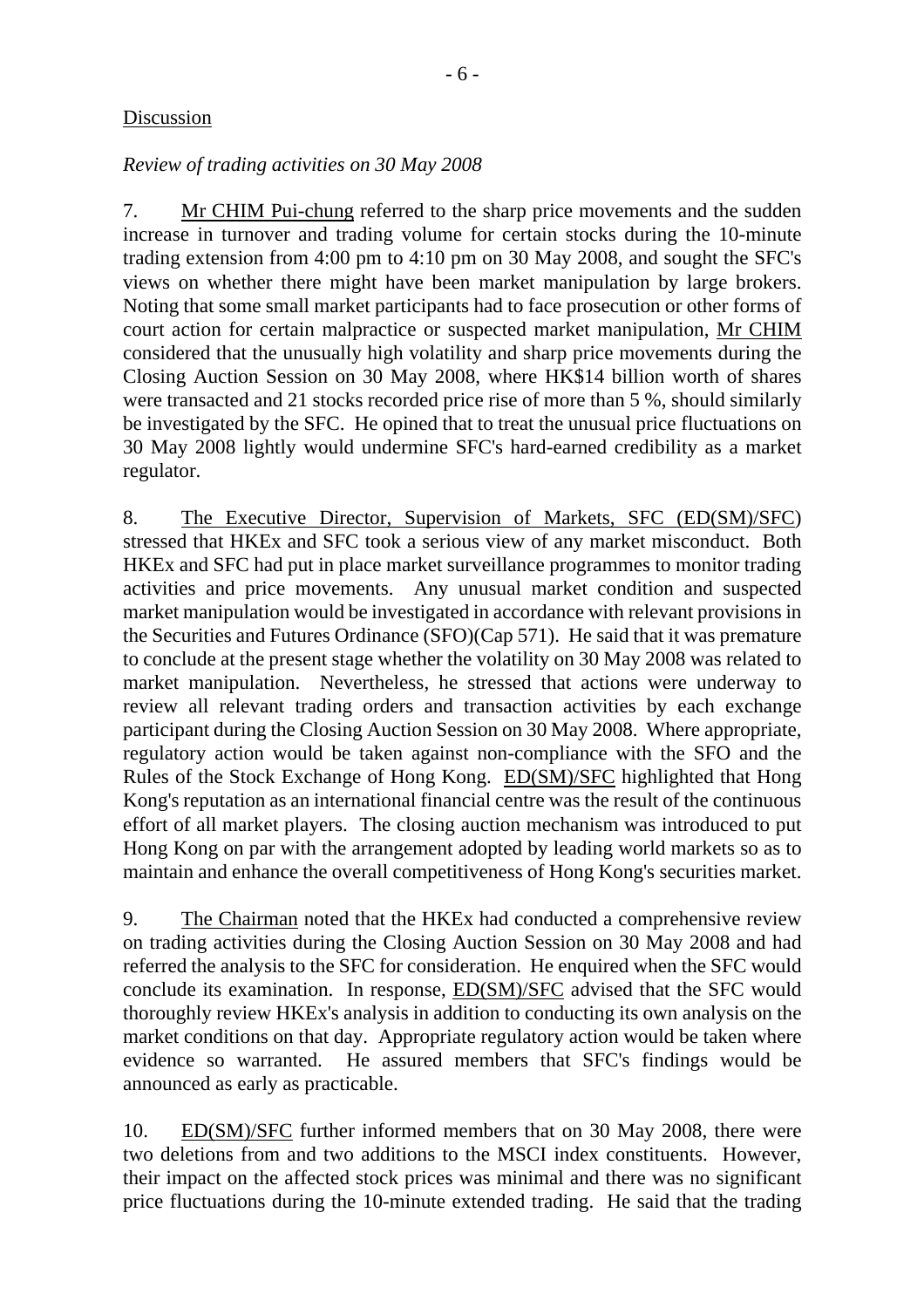volume during the Closing Auction Session on 30 May 2008 accounted for about 17% of the day's turnover and an average of about 3% to 4% for each day of the following two weeks. This pattern was broadly consistent with that of other Asian markets such as the Singapore Exchange, Korea Exchange and the Australian Securities Exchange, which recorded stock price fluctuations in the range of 17% to 20% on the date of MSCI index rebalancing and a range of 5% to 8% on the other trading days. He pointed out that it took time for brokers and the investing public to familiarize with the newly introduced Closing Auction Session. COO/HKEx supplemented that the Closing Auction Session on 30 May 2008 appeared to have operated normally and market fluctuation around the time of an MSCI Barra rebalancing was not unusual.

11. Mr CHIM Pui-chung did not subscribe to the explanation. He maintained that the significant increase in transaction volume, which accounted for 17% of the day's turnover, and the unusual fluctuation of some 18% between the closing prices and the last traded prices of certain stocks on that day were clear signs of market manipulation. He urged the SFC to expedite its investigation into the matter, and sought the Administration's views in this respect.

12. The Principal Assistant Secretary for Financial Services and the Treasury (Financial Services) (PAS/FS) responded that the Administration was equally concerned about the market conditions on 30 May 2008 which had attracted much public attention. Noting that a comprehensive review and analysis of the trading activities during the Closing Auction Session on 30 May 2008 had been conducted, she said that the HKEx and the SFC would work closely to review the incident and would finalize and announce the findings as soon as practicable.

## *Implementation of the Closing Auction Session*

13. Ms TAM-Heung-man noted that stock markets adopted different closing auction mechanisms. She enquired about the criteria adopted for devising the current Closing Auction Session, and whether reference had been made to the arrangements adopted by major overseas markets.

14. In this regard, COO/HKEx referred members to the comparison of closing trading sessions among major overseas stocks markets set out in Appendix 1 to the Consultation Paper on the Introduction of a Closing Auction Session. He advised that in devising the current Closing Auction Session, reference had been made to the practice adopted by various Asian, Western, and European markets. Local market participants had also been consulted on the options of a fixed-time approach or a random-closing approach. The majority of responses received indicated a preference for a Closing Auction Session that was easy for market participants to understand and use. There was a general consensus and broad market support for adopting a trading mechanism similar to that used in the pre-opening session as the latter had been operating smoothly and was well received by market participants since its introduction in 2002. The HKEx had therefore proposed to adopt the trading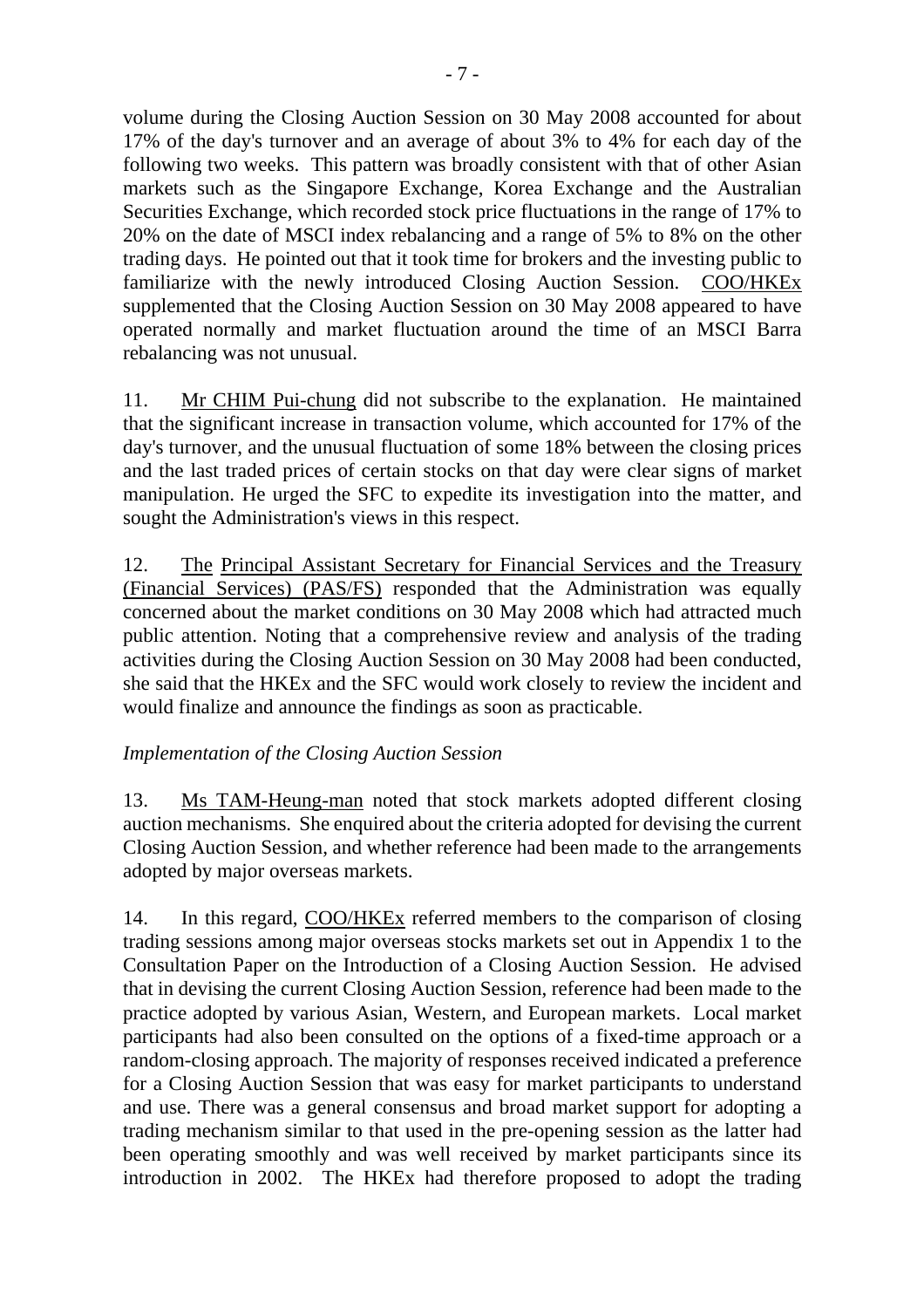mechanism that was already in use in the pre-opening session and would introduce further enhancement in the light of operational experience.

15. Ms TAM Heung-man expressed concern about possible abuse by large brokers amidst market volatilities during the Closing Auction Session to the detriment of small investors. She enquired about the measures, if any, that the HKEx and the SFC would put in place to safeguard the interests of small investors and to improve the trading arrangements during the Closing Auction Session.

16. The Chairman noted that HKEx, in two circulars issued on 19 May 2008 and on 4 June 2008, had reminded exchange participants to pay special attention to the significance of the MSCI index rebalancing and the restructuring of the Hang Seng Index constituents respectively. In addition, during a briefing session organized by the Hong Kong Stockbrokers Association on 22 May 2008, HKEx had reminded the attendees that the MSCI index rebalancing might give rise to market volatility. In anticipation that market volatility would arise from index rebalancing, the Chairman enquired about the measures and remedial actions that the SFC and HKEx would take to reduce future volatilities in the newly introduced extended closing session. In response, COO/HKEx reiterated that the HKEx would conduct a thorough review of the Closing Auction session and consider various suggestions made by market participants for improvement, including the random closing model, with a view to enhancing the closing auction mechanism.

17. The Chairman noted that the SFC was in the course of considering the proposed amendments to the Rules of the Exchange in relation to allowing short selling at the Pre-opening and Closing Auction Sessions submitted by HKEx in August 2007. He enquired when the SFC would arrive at a decision on the matter. Noting that the market had diverse views on short selling, the Chairman considered that a prudent and timely decision would remove uncertainty and enhance market confidence. In this connection, ED(SM)/SFC said that while short selling during the Closing Auction Session might have the effect of containing the sharp increase in stock prices on 30 May 2008 thereby facilitating smooth market operation, there were always pros and cons to every arrangement. He pointed out that short selling could be used as a means to push down stock prices under some circumstances. He added that SFC was currently examining the merit or otherwise of allowing short selling at the Pre-opening and Closing Auction Sessions and an announcement would be made in due course.

18. Mr CHIM Pui-chung held the view that the current closing auction mechanism was susceptible to market manipulation by large brokers. He called for an expeditious review of the Closing Auction Session and sought the Administration's stance on this matter.

19. In response, PAS/FS recapped that the HKEx and the SFC had already undertaken to conduct a review of the Closing Auction Session. Given that the closing auction mechanism was an internationally proven practice and was similar to the pre-opening session which had been operating well, she said that it was important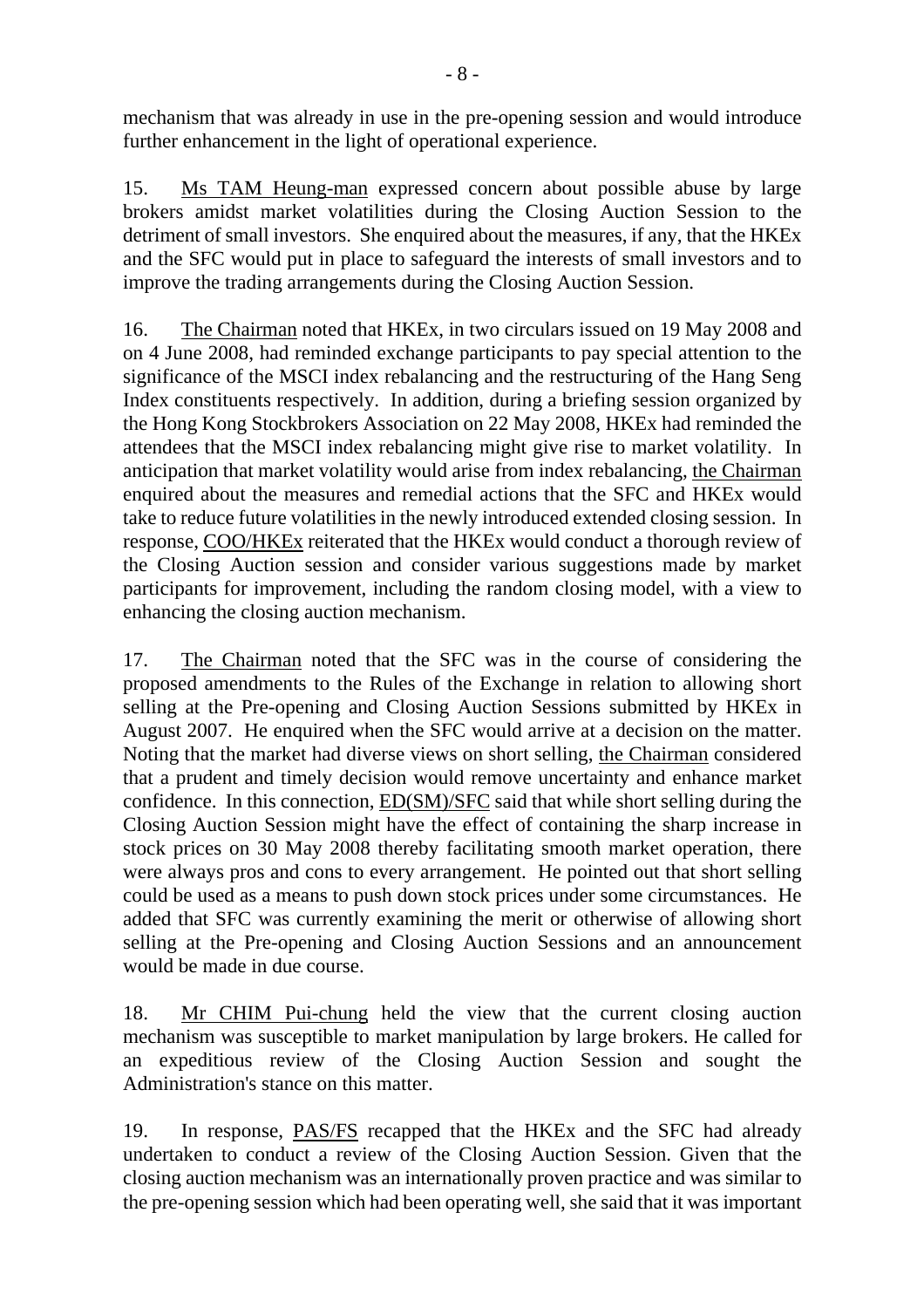for the HKEx and the SFC to ascertain as soon as practicable whether the high volatility and turnover on 30 May 2008 were an isolated incident, or whether they were indicative of flaws in the closing mechanism that needed improvement. She called on the HKEx and SFC to take into consideration the views and suggestions from all market segments as well as from investors and LegCo Members in order to further enhance the closing auction mechanism. On the regulation of the stock market, PAS/FS said that under the existing regulatory regime, HKEx was responsible for overseeing the operation of the stock exchange and ensuring that trading activities were conducted in an orderly manner. The SFC was the regulator of Hong Kong's securities and futures sector and one of its major functions was to monitor the conduct of licensed intermediaries. She assured members that while the Administration would not normally intervene into market activities, it would continue to monitor market developments with a view to ensuring that the existing regulatory framework underpinned by SFC and HKEx would work effectively and command investors' confidence.

### *Investor education*

20. In response to Mr CHIM Pui-chung's enquiry on measures, if any, to strengthen small investors' right to know and to participate in the Closing Auction Session, ED(SM)/SFC said that as exchange participants, market users and the general public might not be very familiar with the newly introduced Closing Auction Session, the HKEx and the SFC would conduct continuous market education to enhance their understanding of the new mechanism and the possible impact of the Closing Auction Session. To ensure transparency, the equilibrium prices and trading volumes throughout the Closing Auction Session were continuously updated and disseminated to the market. COO/HKEx supplemented that a series of seminars had been conducted since April 2008 and were attended by more than 500 representatives from over 200 exchange participants. In addition, HKEx had issued circulars, press releases and newspaper articles, and organized media interviews to publicize the implementation and the main features of the Closing Auction Session.

21. In this connection, Ms TAM Heung-man sought more detailed information on the education and publicity programmes to enhance the investing public's understanding of the Closing Auction Session. She called on the Administration to step up investor education and to apprise the investors of the high investment risks involved in the trading of structured investment and derivative products.

22. In response, COO/HKEx confirmed that ongoing and new education programmes would be launched to enhance understanding about the closing auction mechanism. The public was advised not to trade in the products which they did not understand. However, it might not be feasible to have direct contact with individual members of the investing public. Education efforts was focused on providing the necessary information to brokers and exchange participants who in turn would advise their clients accordingly. Moreover, a special page on the Closing Auction Session had been added to HKEx's website so that exchange participants, market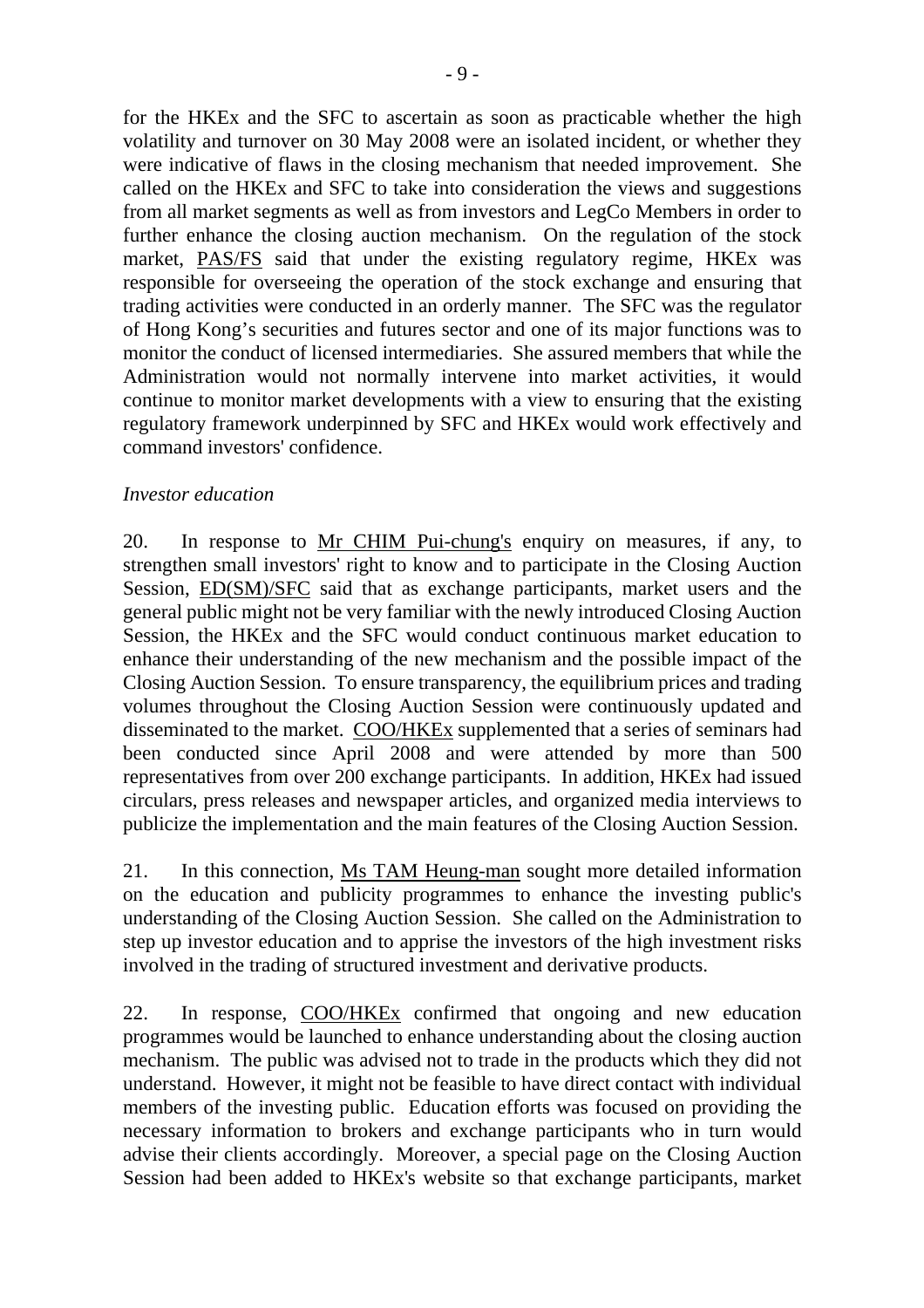users and the investing public could review related news releases, circulars, technical documents and other relevant information.

## *Concluding remarks*

23. Summing up, the Chairman called on the SFC to expedite its review of the trading activities on 30 May 2008, and urged the SFC and the HKEx to further improve the closing auction mechanism in the light of the review findings in order to ensure smooth market operation and enhance investors' confidence. He also requested the Administration/SFC/HKEx to provide a written response to the submission from Mr David WEBB proposing a random closing time.

(*Post-meeting note*: The written response provided by the HKEx had been circulated to members vide LC Paper No.CB(1)2097/07-08 on 2 July 2008.)

## **V. Briefing by the Financial Secretary and other officials on Hong Kong's latest overall economic situation**

| (LC Paper No. CB(1)1569/07-08      | -First Quarter Economic Report 2008<br>and the press release                                                                                      |
|------------------------------------|---------------------------------------------------------------------------------------------------------------------------------------------------|
| LC Paper No. $CB(1)1771/07-08(06)$ | -List of inflation-related issues to<br>which the Administration's response<br>sought (prepared by the<br>1S<br>Legislative Council Secretariat)  |
| LC Paper No. $CB(1)1771/07-08(07)$ | -Administration's paper on recent<br>situation and near-term outlook for<br>the Hong Kong economy                                                 |
| LC Paper No. $CB(1)1773/07-08$     | -Background brief<br><sub>on</sub><br>inflation-related issues prepared by<br>the Legislative Council Secretariat                                 |
| LC Paper No. $CB(1)1852/07-08(01)$ | -Powerpoint presentation material<br>provided by the Administration<br>(tabled at the meeting and soft copy<br>issued to members on 11 June 2008) |
| LC Paper No. $CB(1)1853/07-08(01)$ | -Speaking note of Mr John C<br>TSANG, JP, Financial Secretary)                                                                                    |

Briefing by the Financial Secretary

24. At the invitation of the Chairman, the Financial Secretary (FS) and the Government Economist (GE) briefed members on the latest developments in Hong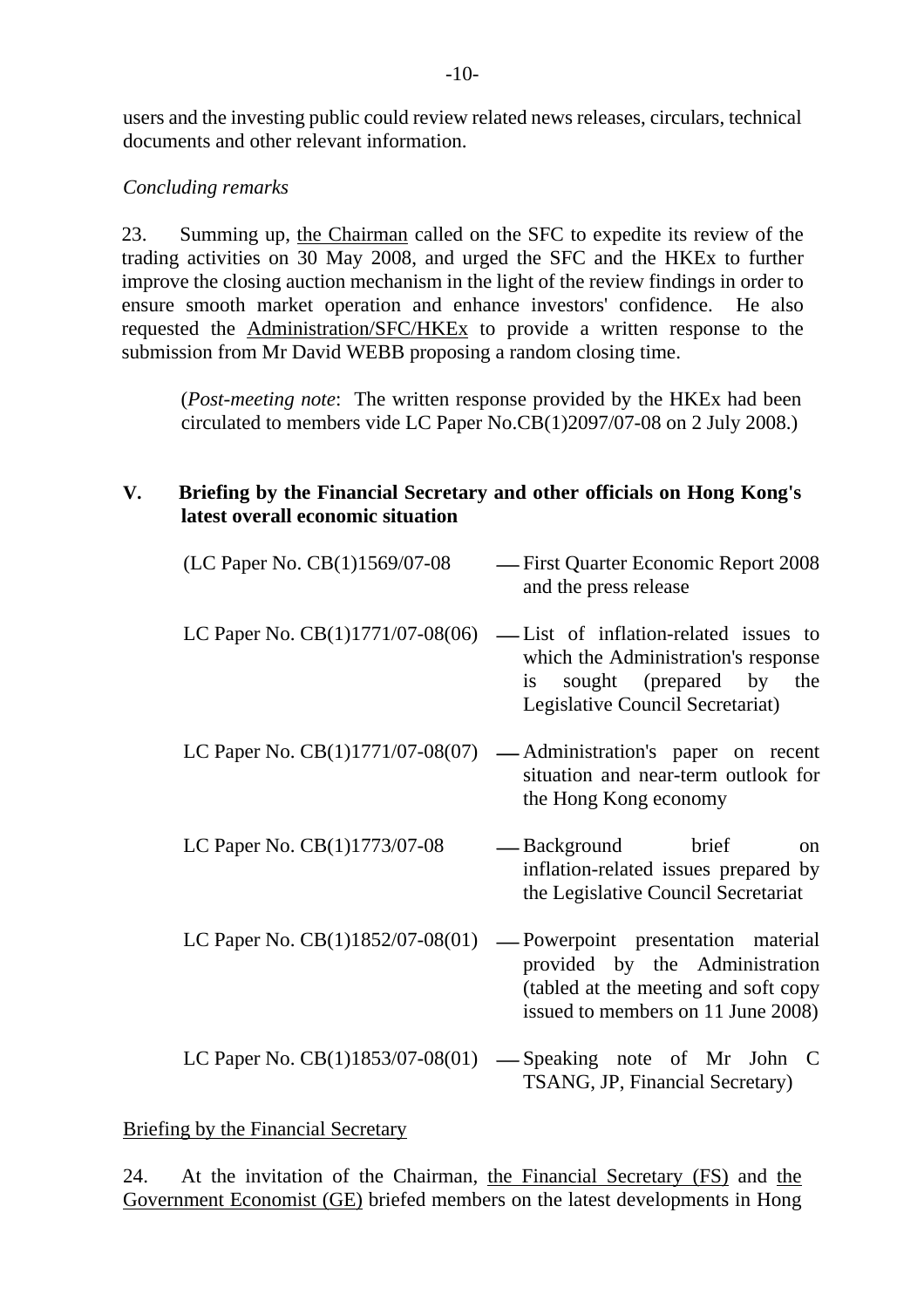Kong's economy with regard to external trade, domestic demand, labour market, and consumer prices. Members were also updated on the economic forecasts and inflation outlook for 2008 as a whole. The salient points highlighted in the presentation were as follows:

- (a) Hong Kong's economy continued to expand strongly in the first quarter of 2008 despite growing adversities in the external environment characterized by uncertainties arising from deteriorating subprime problem and a weakening economy in the United States (US), turbulence in global financial market, the surge in global food and fuel prices. With real Gross Domestic Product (GDP) growing by 7.1%, the economy had shown above-trend growth for 18 quarters, underpinned by upbeat consumer and business confidence, strong domestic demand and exports of goods and services.
- (b) Domestic demand maintained its key role in driving the overall economic growth. Private consumption expenditure rose markedly by 7.9% in real terms, bolstered by the firm labour market conditions and rising income.
- (c) Exports of goods and services remained strong. Total exports of goods grew by 8.3% in real terms in the first quarter, supported by the robust performance of the Mainland and other emerging economies. Exports of services also remained strong in the first quarter, registering a 10.8% growth in real terms.
- (d) The labour market stayed firm in the first quarter of 2008, with the seasonally adjusted unemployment rate remaining stable at 3.4%, while underemployment rate fell further to a ten-year low of 1.9%. Labour earnings and wages were on the rise.
- (e) While the external environment would remain uncertain and challenging, the economic outlook for 2008 remained positive, riding on the growth momentum in the emerging and developing economies, including the Mainland economy, as well as firm consumer and investor confidence and low interest rates.
- (f) Given the uncertainties hanging over the external environment and dimmer global economic prospects, the GDP forecast of 4 to 5% as announced in the Budget in February 2008 was kept unchanged. However, with the strong GDP growth in the first quarter, and barring any abrupt external shocks, it was likely that GDP growth in 2008 would be close to the upper end of the forecast range.
- (g) Consumer price inflation (CPI) picked up further in the first quarter of 2008, mostly due to the surge in food prices (an inflation rate of 17.4% for foodstuffs, i.e. food excluding meals bought away from home)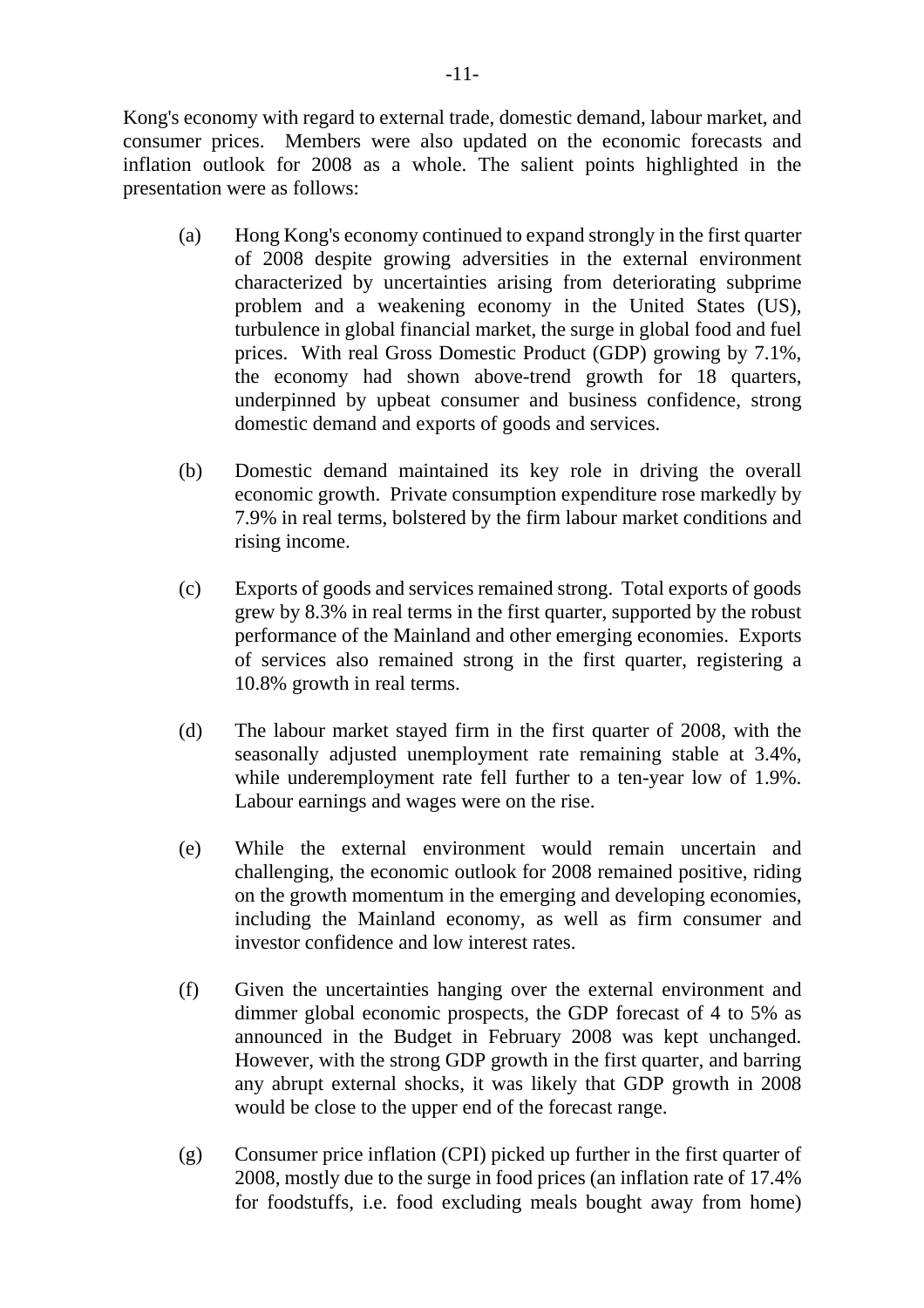amidst the global food inflation. The sustained above-trend economic growth also added to the inflationary pressure. Headline Composite CPI (CCPI) averaged at 4.6% in the first quarter. After netting out the one-off effects of the rates concession this year and the public housing rental waiver last year, underlying CCPI in the first quarter stood at 4.9%.

- (h) The inflation outlook for the remainder of 2008 was uncertain and would hinge on the movements of global food and crude oil prices. High food and energy prices, rising wages and rentals, as well as the volatility of the exchange rates were likely to continue to exert inflationary pressure. In view of the high degree of uncertainties in the external environment, the forecast rate of increase in the CCPI for 2008 was maintained at 4.5%. The corresponding forecast headline inflation rate was also kept unchanged at 3.4%. The risks to these forecasts were on the upside.
- (i) Supported by further growth in jobs and labour earnings, household income continued to increase generally over the past few months. The number of economically active households (i.e. with at least one economically active household member) continued to decline. Nevertheless, the number of low-income households with monthly income below \$4,000 increased by 6.1% over a year earlier mainly due to a significant increase in the number of retired elderly households and a decline in the average household size.
- (j) The Government was committed to assisting various sectors of the community, notably the disadvantaged and low-income groups, to cope with inflation. The Administration had announced 20-plus measures in the 2008-2009 Budget to help alleviate the impact of soaring inflation. Action would be taken to secure a stable supply of food for Hong Kong, to ensure effective market competition at the import and retail levels, to ensure the provision of adequate land supply to meet market demand, and to enhance the overall economic and labour productivity. The Administration had taken the lead to freeze water charges for 2008-2009 and 2009-2010 and would appeal to the operators of public utilities and public transport to take into account their corporate social responsibility when applying for tariff or fare adjustment. To relieve the difficulties faced by the transportation industry and motorists, the Administration would review the fuel duties for Euro V diesel with a view to further lowering or waiving the duty.

25. Members noted that the Administration' response to the list of inflation-related issues raised by the Panel in the Clerk's letter dated 6 May 2008 was set out in Annex B to the Administration's Paper No. CB(1)1771/07-08(07).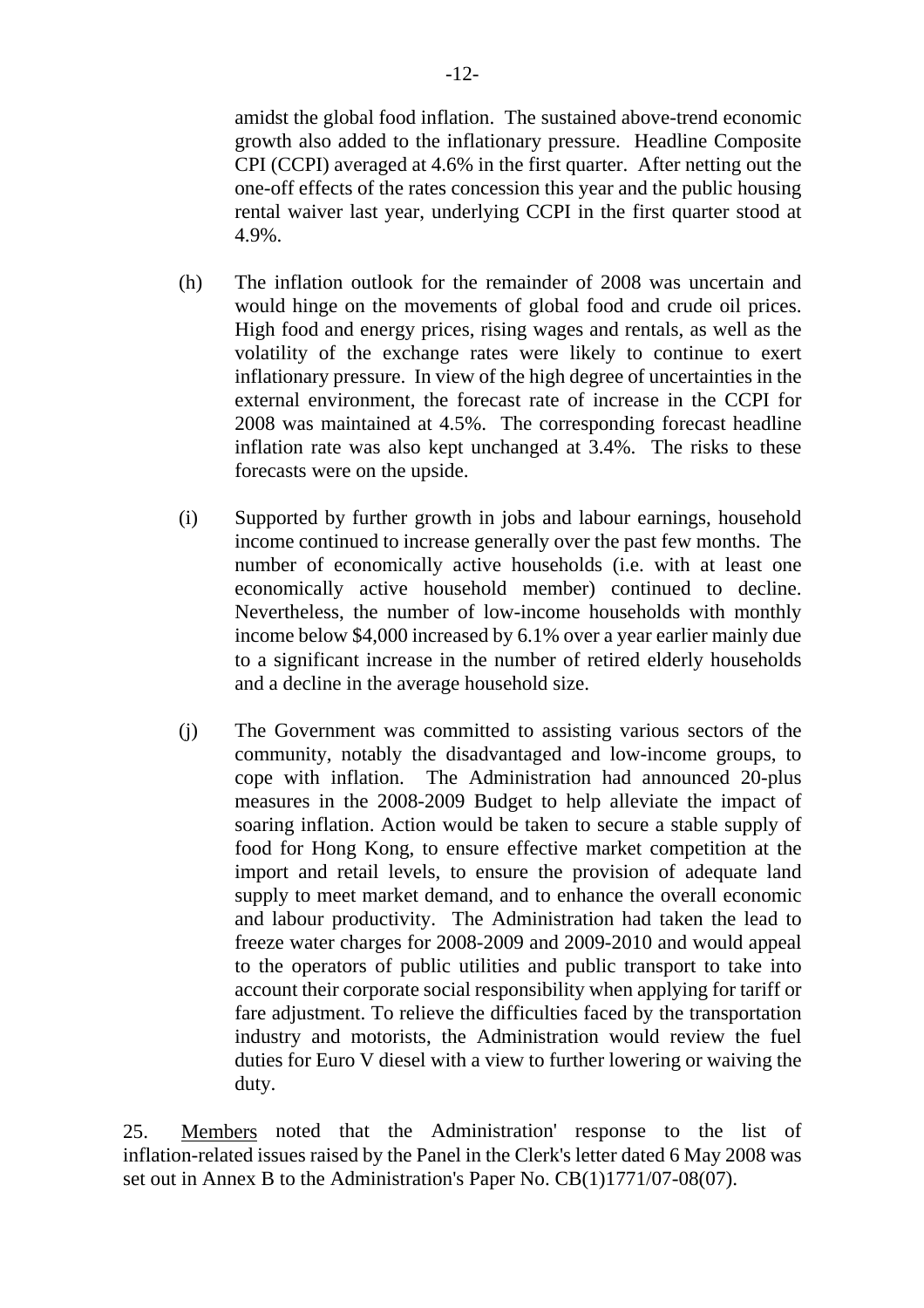## Discussion

## *Economic and inflation outlook for 2008*

26. Referring to the uncertain external environment amidst a weakening US economy and more stringent measures in the Mainland to regulate its economy, Miss TAM Heung-man expressed concern about the possible slowdown of the Hong Kong economy in the second half of 2008. She enquired about the measures that the Administration would implement in the event of an economic slowdown in Hong Kong and the possible economic recession of major trading partners.

27. In response, GE said that the US economy was likely to remain weak. Similar to US, a number of European countries were experiencing a downturn in the property market. Consumer sentiment and investment confidence were dampened as a result. Economic activities in Japan and the growth momentum in emerging and developing economies also showed signs of deceleration. Here in Hong Kong, despite strong GDP growth (7.1%) in the first quarter of 2008, the GDP forecast at 4 to 5% for the whole year had factored in the possible economic slowdown in the second half of 2008. GE advised that apart from the surge in global food and energy prices in the external market, the recent pick-up in inflation in Hong Kong was a consequence of brisk economic expansion, driven mainly by strong local consumption and the sustained above-trend economic expansion, thus resulting in increases in wages and rentals. As such, a slight slow-down in economic growth and development could help to reduce inflationary pressure and was not all bad for Hong Kong.

28. On promoting economic development, Mr Abraham SHEK appreciated the Administration's decision to allow contractors to adjust prices under works contracts with contractual periods exceeding 21 months, as this arrangement could ease inflationary pressure on the construction industry. In consideration that sustained economic growth and increase in labour productivity were the key factors for Hong Kong's quick recovery from past financial turmoils, Mr SHEK urged the Administration to put in place measures to attract investments, such as by streamlining and expediting the procedures for modification of land leases. This would encourage more investment in development projects and lead to the creation of more employment opportunities in the construction sector now badly hit by unemployment. FS noted Mr SHEK's view and undertook to conduct a review on the procedures for modification of land leases in due course.

29. As the inflation rate of foodstuffs in the first quarter of 2008 shot up to 17.4% and that of the food prices worldwide was high at 38.6%, Mr LEE Cheuk-yan doubted the accuracy of the Administration's inflation forecast for 2008 and considered the forecast at 4.5% for 2008 too conservative. In response, GE pointed out that while prices of foodstuffs rose sharply by 17.4%, those for durable goods fell by 3.5% and the overall inflation rate for the first quarter of 2008 stood at 4.6%. He advised that the inflation outlook was rather uncertain as global food, crude oil and commodity prices, as well as exchange rates would likely remain volatile. Given the high degree of uncertainties in the external environment, the forecast rate of increase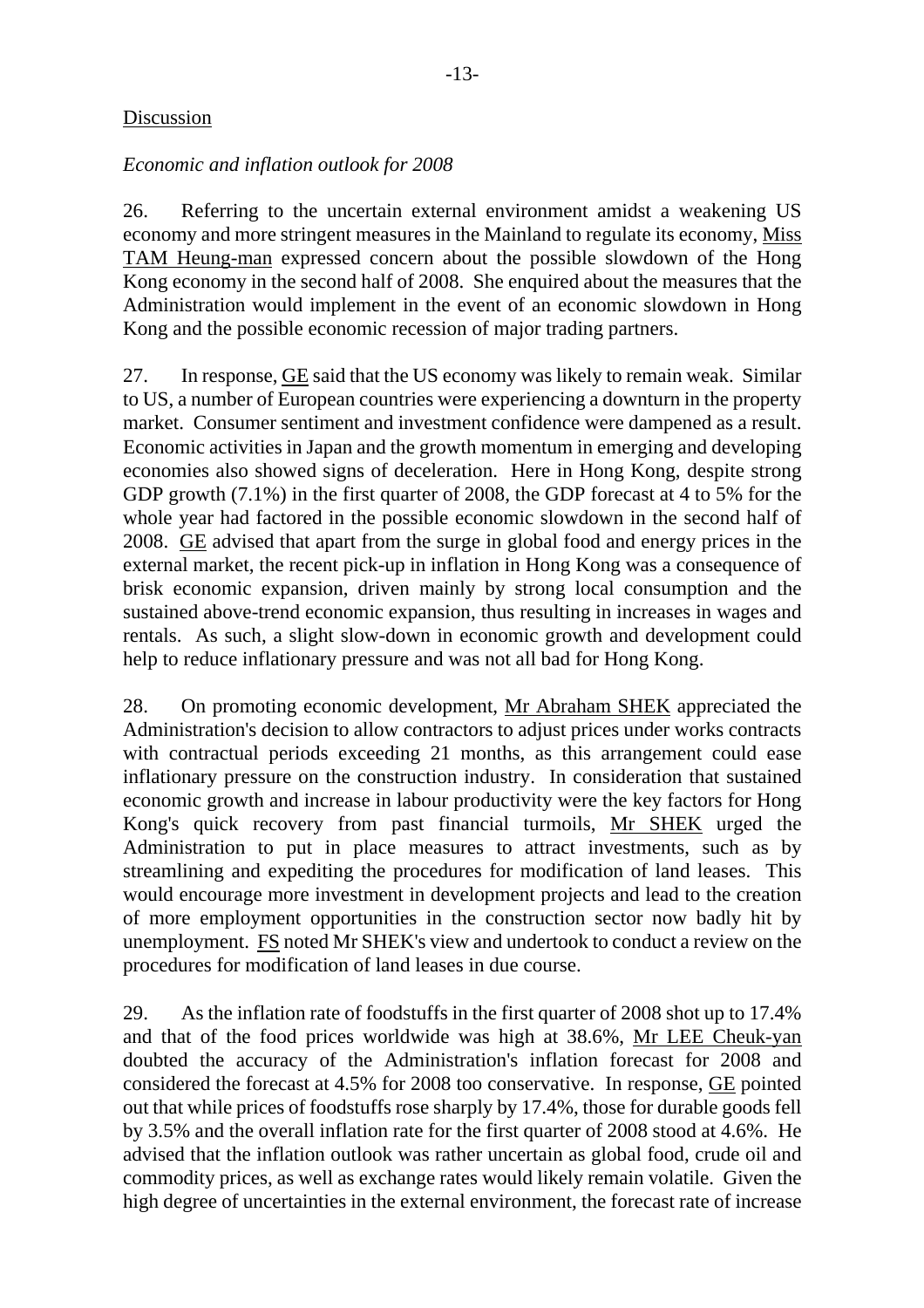in the underlying Composite CPI for 2008 was maintained at 4.5%. GE stressed that the Administration would closely monitor the inflationary trend and review the inflation forecast as more economic data became available in the coming few months.

30. Mr Abraham SHEK enquired about the reasons for the inflation rate of transport in the first quarter of 2008 which stood at 1.3%. He was also concerned that the successive fare adjustment applications by public transport operators, if approved, would further push up the overall inflation. In response, GE explained that the rise in transport cost was mainly due to the increases in fuel price and cross-boundary transport fares. However, GE added that the rise in transport cost was unlikely to exert much upward pressure on the overall inflation rate as transport expenses accounted for less than 10% of average household spending.

## *Coping with inflationary pressure*

31. Miss CHAN Yuen-han was of the view that the relief measures announced in the 2008-2009 Budget could not adequately address the livelihood problems arising from soaring inflation, in particular the recent sharp increase in food prices as evidenced by the 17.4% inflation rate of foodstuffs in the first quarter of 2008. She said that despite the Administration's claim that the unemployment rate (3.4%) stayed at a 10-year low and that labour earnings and wages had increased across-the-board, wages in real terms for a number of economic sectors including the retail trade, restaurant and transport sectors had in fact recorded either a drop or only a slight increase. For example, the hourly rate for cleaning workers and security guards were as low as \$21.90 and \$24.30 respectively. Referring to the recent spate of industrial actions in overseas countries and the recent protests staged by workers in the transportation industry, Miss CHAN said that public discontent in the face of inflationary pressure was mounting. She enquired whether new measures, in addition to on-going initiatives and those announced in the 2008-2009 Budget, would be put in place to help ease inflationary pressure on the grassroot population. She called for early implementation of further measures, such as food and beverage vouchers and a cross-district transport support scheme etc, as soon as practicable, instead of waiting till the next Policy Address and Budget to announce new relief measures.

32. While welcoming the relief measures already announced by the Administration, Miss TAM Heung-man doubted whether the measures could effectively increase people's purchasing power. She urged the Administration to consider giving out additional financial assistance such as providing low-income earners with a living allowance.

33. Given that the inflation rate of foodstuffs, which usually accounted for a large share of the expenditure of lower-income households, had escalated to 17.4% in the first quarter of 2008, Mr James TIEN said that Members of the Liberal Party agreed that appropriate relief measures should be introduced during this critical period to provide timely assistance to the grassroot population. Ms Emily LAU cautioned that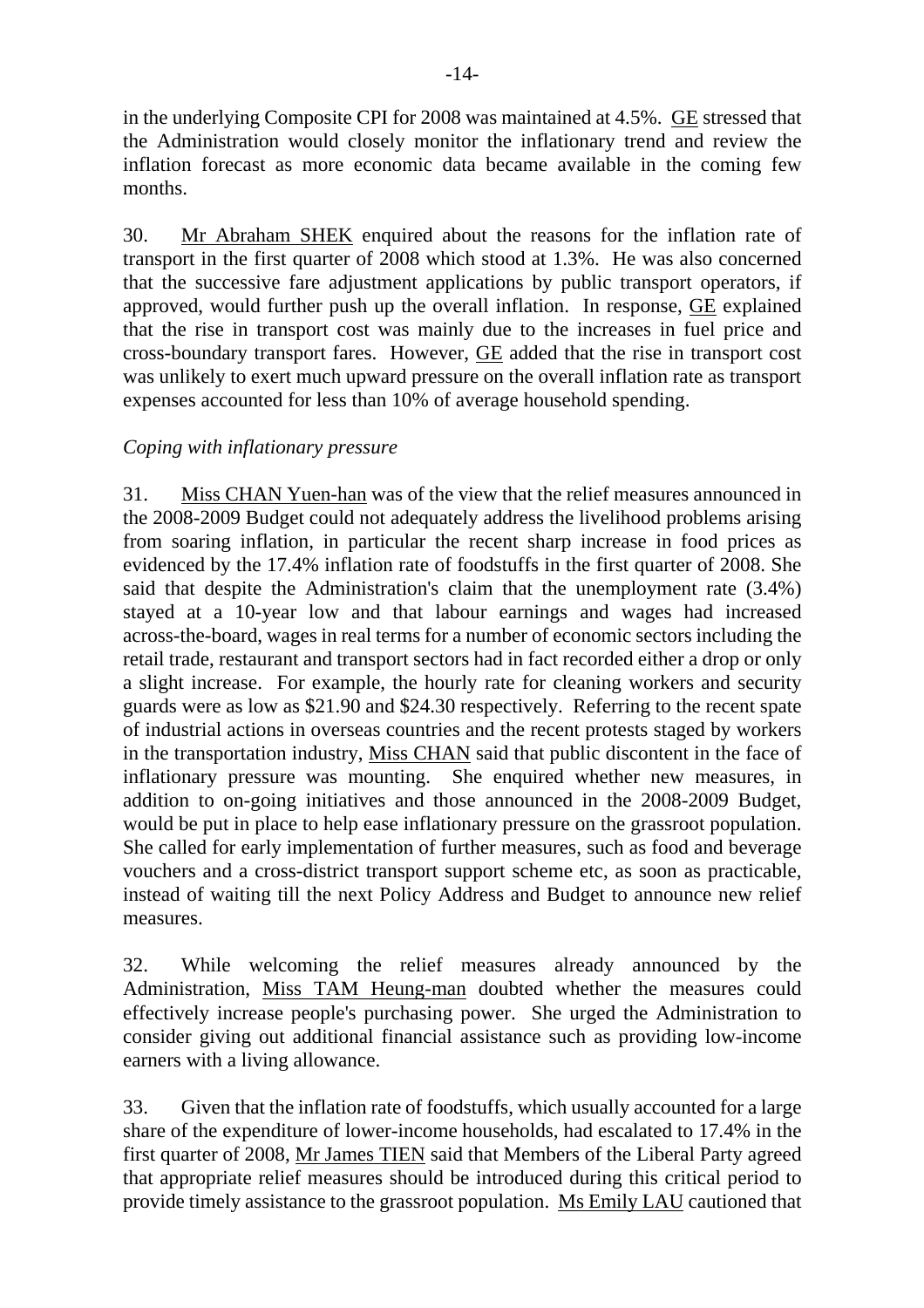the continued rise in food prices and cost of living would lead to social instability. She urged the Administration to introduce expeditiously more concrete measures to help the needy in maintaining a reasonable standard of living.

34. Noting members' views, FS responded that the Administration was also gravely concerned about the impact of inflation, in particular the hardship faced by lower-income families due to the recent surge in food prices, as food expenses might account for as much as 35% of the expenditure of lower-income households. A series of relief measures had been announced in the 2008-2009 Budget to ease the inflationary pressure on the community. FS highlighted that when devising the relief measures as announced in the 2008-2009 Budget, he had taken into account the forecast rise of inflation. He believed that the implementation of the some 20 measures in the second half of 2008, such as one additional monthly payment of Comprehensive Social Security Assistance (CSSA) at the standard rate, one additional month of allowance for recipients of Disability Allowance, one-off grant of \$3,000 to Old Age Allowance recipients, the rates waiver, one-month rental waiver for lower income tenants of public housing rental units and the electricity charge subsidy etc, would help ease the pressure of rising prices and increase people's purchasing power. FS further advised that the sustained growth in labour productivity would help cushion the upward pressure on consumer prices. In addition, the Administration would continue to promote long-term economic development, reinforce pillar industries, generate more employment opportunities for lower skilled workers, explore more business opportunities for small and medium enterprises, enhance the overall productivity of the labour force through investment in education, training and retraining, as well as enlarge the productive capacity of the economy through investment in infrastructure projects. FS stressed that the Administration would continue to monitor closely the inflationary trend and its impact on the community, especially population at the grassroot level. Where necessary, the Administration would consider introducing additional measures to help the community cope with rising inflation.

35. Mr Albert HO requested the Administration to consider shortening to three months the current six-monthly review of the standard rate of CSSA payment. In response, FS advised that the CSSA standard rate had been increased twice by 2.8% and 4.4% in February and June 2008 respectively. Nevertheless, the Administration would consider the feasibility of reviewing the CSSA payment rates ahead of the normal schedule.

36. While welcoming the proposed one-off injection of \$6,000 into the accounts of eligible members of Mandatory Provident Fund (MPF) Scheme and MPF exempted Occupational Retirement schemes, Mr LEE Cheuk-yan called on the Administration to allow fund withdrawal prior to the age of 65 so that low-income groups could make use of the money to cope with the rising cost of living. In this regard, FS pointed out that the objective of the \$6,000 MPF injection was to boost the retirement savings of the workforce. It was not meant to be a tool to increase people's purchasing power, which might in turn aggravate the current inflation. Referring to the proposed profits tax rate reduction which would benefit large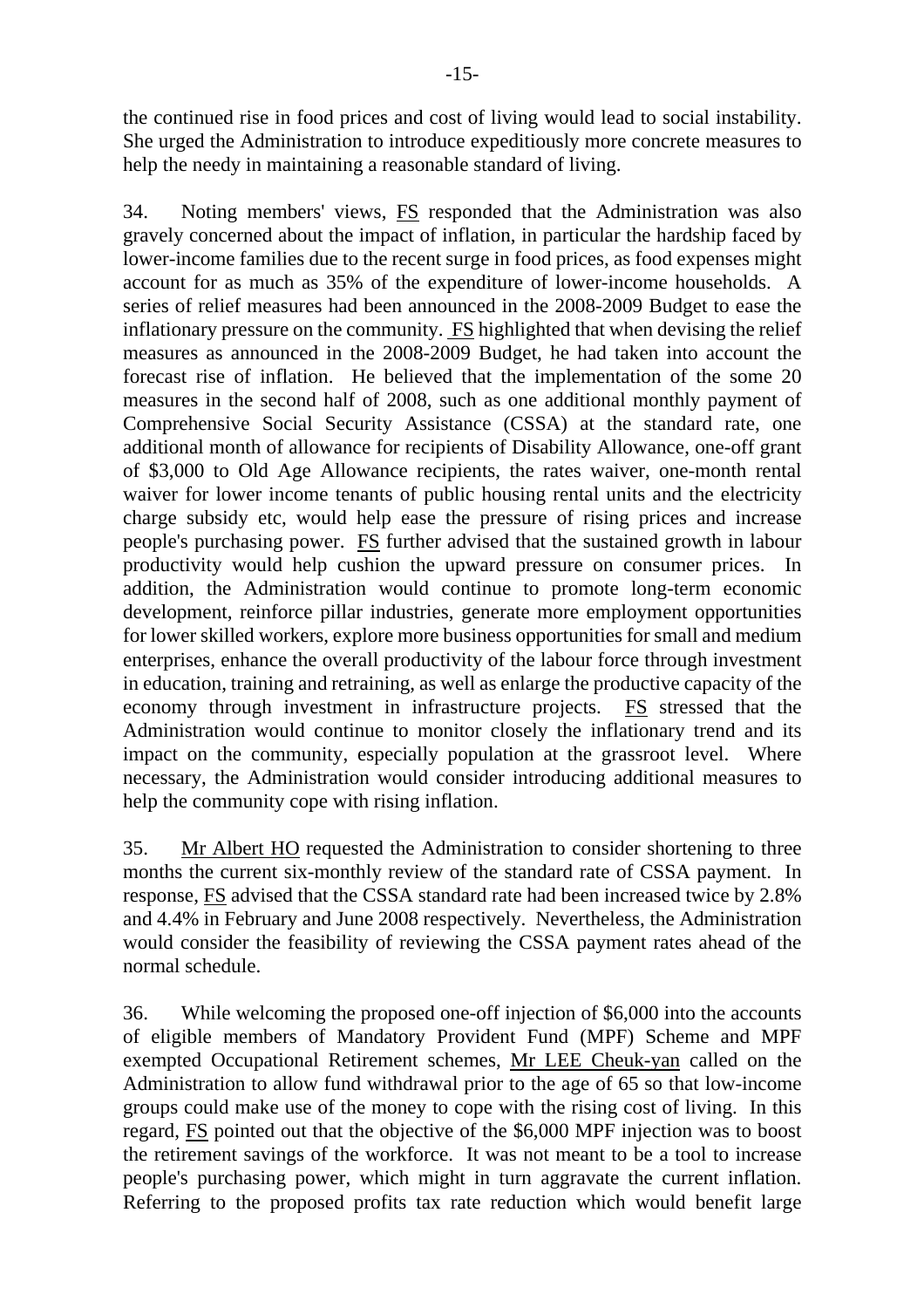consortia, Mr LEE Cheuk-yan disagreed that the modest one-off sum of \$6,000, if made available to eligible persons for immediate withdrawal, would intensify inflation.

### *Measures to assist small and medium enterprises and the middle class*

37. Mr Andrew LEUNG Kwan-yuen highlighted the difficulties faced by small and medium enterprises (SMEs), which included the intensifying global financial turmoil, a possible recession in major trading partners, increased operating costs due to the rise in unit labour cost, wages and rental, high energy prices, exchange rate factors and more stringent regulatory requirements in the Mainland. Given that under the Linked Exchange Rate (LER) System, Hong Kong was unable to pursue a discretionary monetary policy to reduce inflationary pressure, Mr LEUNG enquired about the relief measures that the Administration would adopt to assist SMEs which currently made up about 95% of the enterprises in Hong Kong.

38. Notwithstanding that Hong Kong recorded a GDP growth of 7.1% in the first quarter of 2008 amidst dimmer global economic prospects, Mr Jeffrey LAM anticipated that the external environment would remain uncertain and challenging. He raised concern about the inflationary pressure on SMEs due to the rise in operating costs. Sharing similar concern, Ms Emily LAU urged the Administration to provide timely assistance to SMEs to help ease their operating difficulties.

39. FS responded that the Administration was keenly aware of the hardship faced by SMEs. He acknowledged that slower expansion in economic activities was anticipated for the remainder of 2008 despite a GDP growth of 7.1% in which export of goods grew by 8.3%, investment spending expanded by 8.9%, and private consumption expenditure rose by 7.9% in real terms in the first quarter of 2008. He highlighted that efforts had been made to tap new business opportunities for SMEs by developing overseas markets, in particular emerging markets. Assistance had also been rendered to SMEs to facilitate their business transformation, and to enhance their adoption of information and communications technology. Referring to the tax reduction measures announced in the 2008-2009 Budget, FS said that the lowering of the corporate profits tax rate, the one-off tax reduction of 75% on profits tax, and the waiver of business registration fee for 2008-2009 could help ease the cost burden on SMEs.

40. In addition to the tax reduction measures benefiting the middle class, Mr James TIEN called on the Administration to consider waiving the levy on foreign domestic helpers (\$400 per month payable by the employer for each foreign domestic helper hired by him). FS took note of the suggestion for further consideration and recapped that the levy collected had been used to finance the operation of the Employees Retraining Scheme for training and retraining the local workforce in the face of Hong Kong's economic transformation.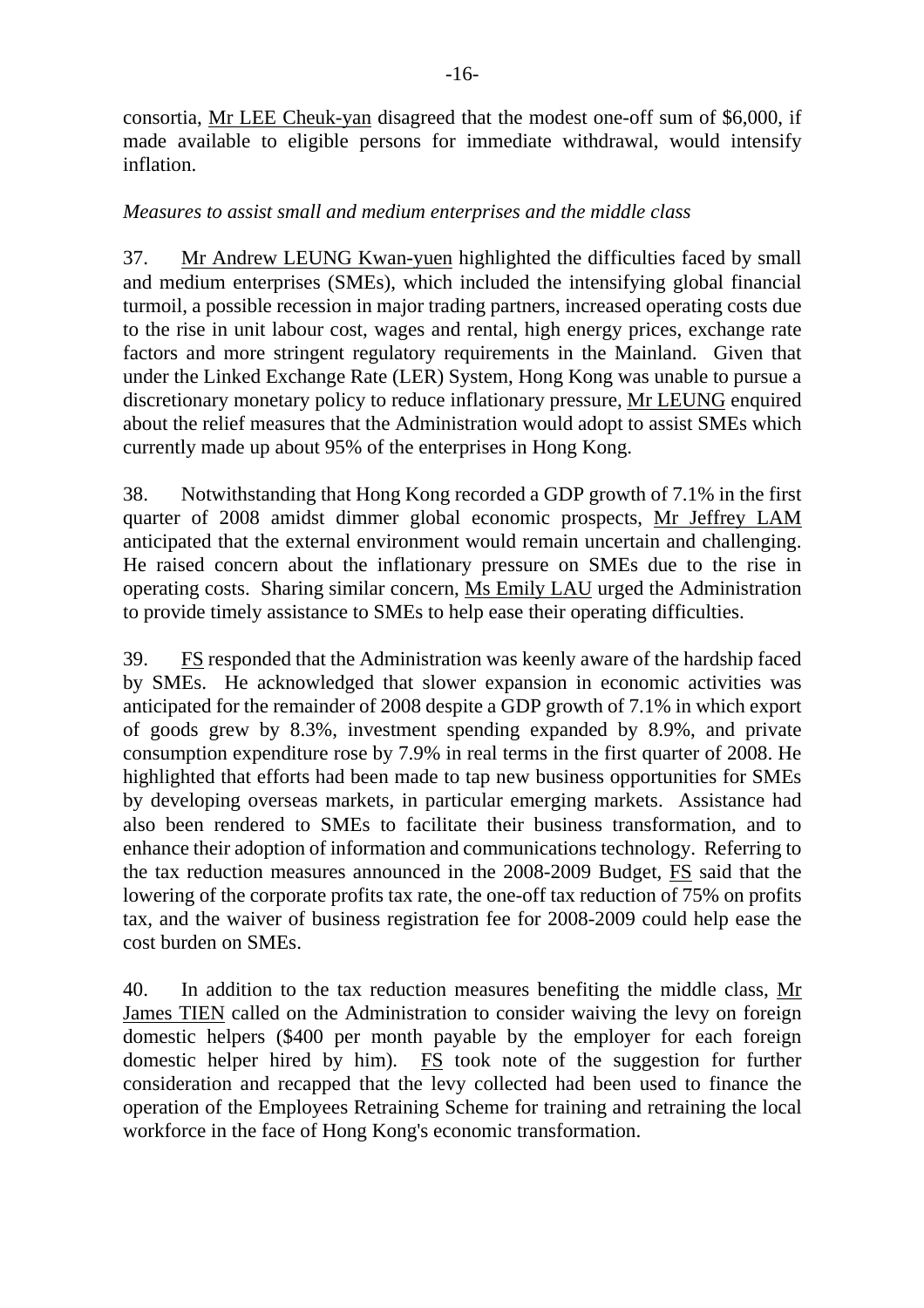## *Income disparity*

41. Mr Ronny TONG expressed concern about the impact of the hike in food prices and transport cost on the livelihood of lower-income groups, as well as the widening income disparity between those on the upper and lower ends of the skills spectrum. He noted that despite above-trend economic growth for 18 quarters in a row, the number of low-income earners/households were on the rise, thereby widening the wealth gap. Mr TONG held the view that in addition to ad-hoc one-off measures, the Administration should formulate a clear policy and introduce longer-term measures to effectively address the needs of the grassroot population and narrow the wealth gap. Mr LEE Cheuk-yan expressed similar concern about the continued rise in the number of low-income households, vis a vis the increase in earnings of higher-skilled workers, which had the effect of widening the disparity between the rich and the poor.

42. FS noted that while the growth in earnings of low-skilled workers had picked up recently, the increase had lagged behind that of higher-skilled workers and inflation. He nevertheless pointed out that the strong labour market with nominal pay rises across-the-board had on the whole benefited workers at different skill levels. FS reiterated that the relief measures announced in the 2008-2009 Budget would help ease the inflation burden on the community, especially the disadvantaged and low-income groups. FS further said that in the longer-term, the most effective way to cope with inflation was to facilitate economic growth through increasing labour productivity and creating employment opportunities. Initiatives in this direction included plans on mega infrastructure projects to create employment, upgrading the skills and productivity of the labour force through education and training, and ensuring the provision of adequate land supply to meet the demands for long-term economic development.

43. Mr Ronny TONG remained unconvinced. He maintained that the Administration should formulate long-term measures with the appropriate focus to assist lower-income earners during this critical period of soaring inflation and to narrow the wealth gap.

44. Ms Emily LAU referred to the number and breakdown of low-income households set out in Table 2 of Annex A to the Administration's Paper No. CB(1)1771/07-08(07) and expressed serious concern about the continued rise in the number of households with income below \$4,000 by 10 700 (or 6.1%) over a year earlier to 187 300 in the first quarter of 2008. Given the substantial fiscal surplus recorded for 2007-2008, she urged the Administration to introduce as early as possible more relief measures to help the disadvantaged sectors.

45. On the rise in the number of low-income families over the past 10 years, GE explained that this was mainly due to an aging population, a significant increase in the number of retired elderly households, and a decline in the average household size. There had been an increase in two types of low-income households, namely elderly households (with all members aged 60 or above) and economically inactive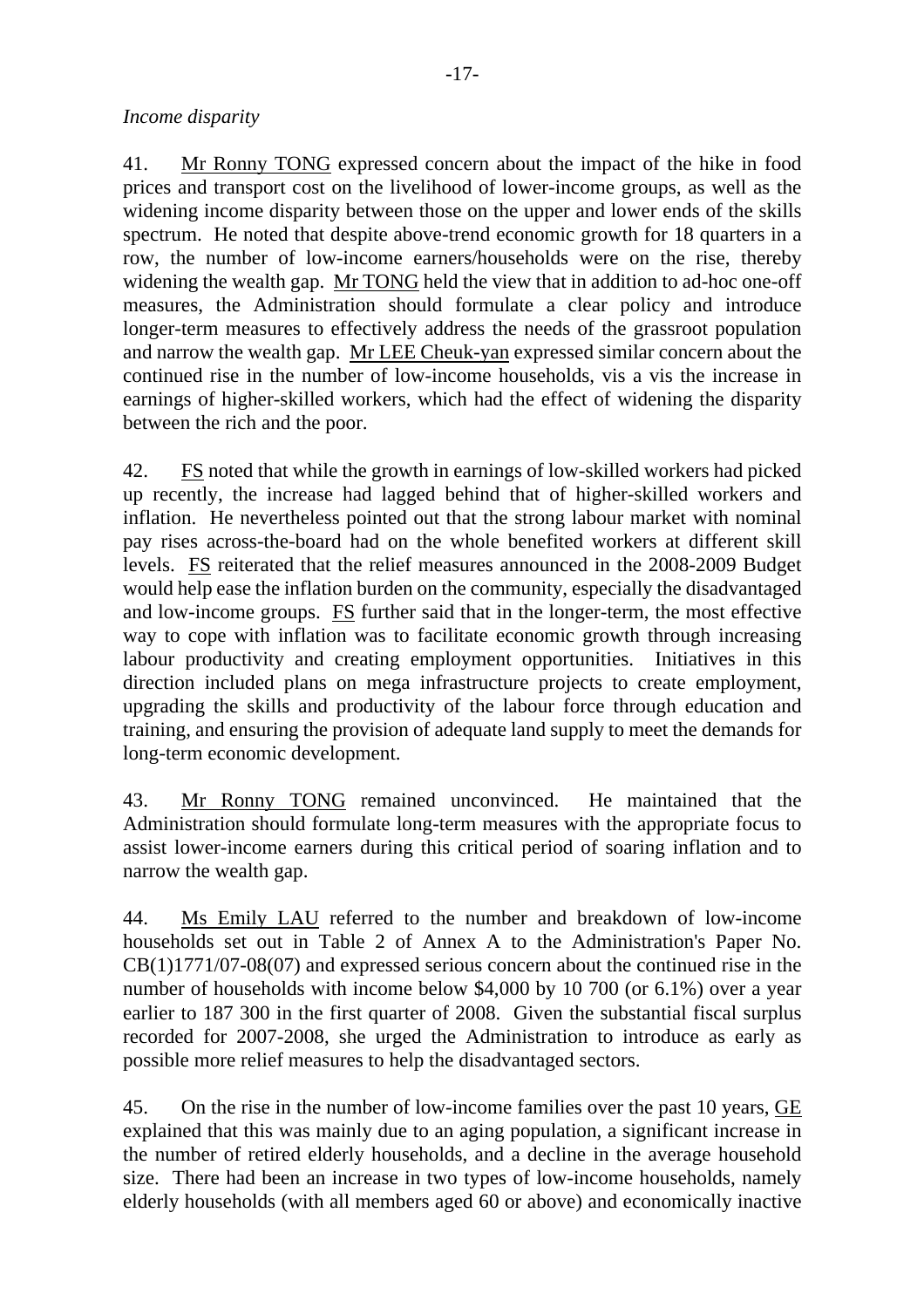households (with all members being economically inactive). GE remarked that although the regular monthly income of these households was below \$4,000, the household members might have savings or other assets, or some might be financially supported by their children/family members. On the other hand, the number of economically active low-income households (with at least one economically active household member) continued to decline, mainly due to sustained improvements in the labour market which had enabled some working household members to move up the income ladder. As such, by promoting economic growth to create more job opportunities and through education, training and retraining, upward social mobility was possible and cross-generation poverty would eventually be reduced. GE said that to assist disadvantaged groups, a multi-pronged approach was required under which measures in areas such as social security, medical and health, public housing as well as community support networks should be introduced. In this connection, the Task Force on Poverty (Task Force) headed by the Secretary for Labour and Welfare had been examining measures targeted to address the needs of low-income households and the disadvantaged. At the Panel's request, the Administration undertook to provide supplementary information on the work progress of the Task Force.

46. Ms Emily LAU expressed her view that since relief measures to assist the needy actually straddled a wide range of policy areas, the relevant work should be steered by FS, instead of being undertaken by a single bureau secretary.

(*Post-meeting note*: The information provided by the Administration had been circulated to members vide LC Paper No.CB(1)2109/07-08(01) issued on 3 July 2008)

## *Rising prices of key commodities*

47. Noting the continued surge in fuel prices, Mr Jeffrey LAM and Ms Emily LAU enquired whether the Administration would consider reviewing the various fuel duties with a view to further lowering or waiving them to relieve the difficulties faced by the transportation industry and motorists. In this connection, Mr James TIEN urged the Administration to consider waiving the duty on diesel and to reduce the duty on petrol by half.

48. Referring to the hardship faced by the transportation industry in the face of rising fuel prices, the Chairman called on the Administration to seriously consider waiving the duty on diesel to ease the burden on operators/drivers of public light buses, vans, lorries and taxis, and to resume the supply of ultra-low sulphur diesel to provide users with more choices. Noting that the price of crude oil had increased twofold from around US\$60 a barrel to US\$130 a barrel, the Chairman urged that the duty on petrol be reduced by half to relieve the inflationary pressure on motorists and middle-income households, given that car ownership nowadays was more of a transport need than a luxury.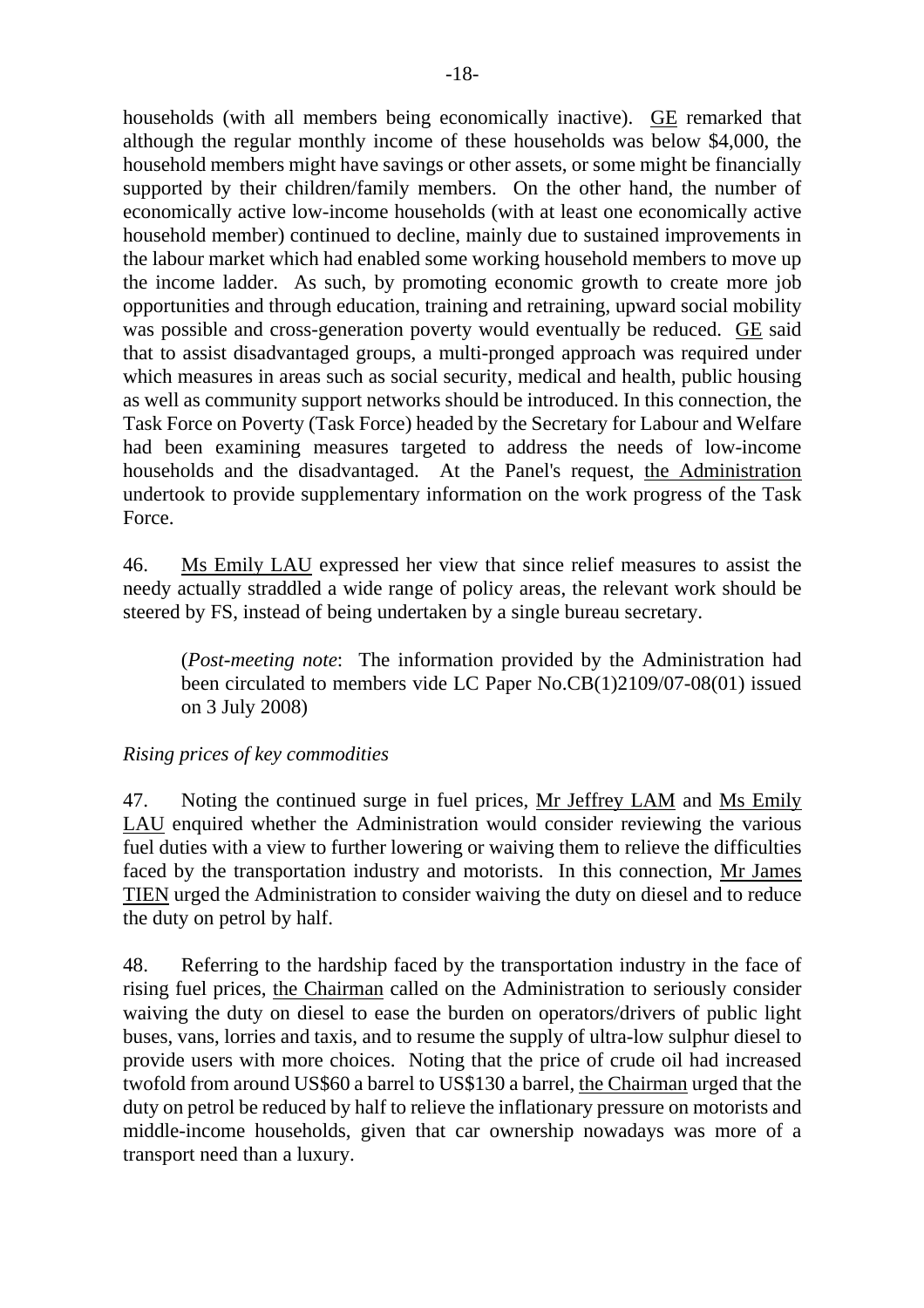49. In response, FS said that the Administration shared grave concern about the impact of high fuel prices on the business sector, transportation industry and motorists. He advised that the duty on low-sulphur diesel had been reduced from \$2.89 to \$1.11 per litre. The current concessionary duty on Euro V diesel at \$0.56 per litre constituted only about 5% of the retail price which was among the lowest in the region. On fuel duties, FS advised that the Administration would review the concessionary duty rate on diesel, taking into account revenue and environmental protection considerations, as well as the financial implications on the transportation industry. As regards lowering the duty on petrol, he said that the matter would have to be thoroughly examined having regard to the impact on the Government's fiscal position, the environment, and the transport industry. **FS** further advised that from the perspective of supply and demand, the most effective way to reduce price was to decrease the demand for the commodity. This could be achieved by encouraging people to make more use of public transport. He further clarified that ultra-low sulphur diesel was currently available in the market, though Euro V diesel, due to its concessionary duty rate, was the main market supply.

50. In response to the Chairman's request to address the transportation industry's concern about the technical and emission problems of diesel-fuelled public light buses and buses, as well as the current use and extending the use of liquefied petroleum gas to vehicles other than taxis and public light buses, the Administration undertook to provide the requisite information as far as practicable.

(*Post-meeting note*: The information provided by the Administration had been circulated to members for information vide LC Paper No. CB(1)2125/07-08(01) on 8 July 2008.)

51. While supporting a waiver of duty on fuel, Mr LEE Cheuk-yan was concerned that the benefit of a waiver might ultimately be offset by the increase in fuel prices. He called on the Administration to consider waiving the licence fees for public light buses, vans, taxis and lorries. Noting Mr LEE's suggestion, FS cautioned that whether taxpayers' money should be deployed to pay for licence fees levied on the users-pay principle would require more careful examination.

52. Noting the sharp rise in the price index of residential property since the trough in 2003 and the climb in rental since the relaxation of rent control in 2003, Mr Albert HO considered that domestic factors such as high land price, rising private housing rental, and the increase in the price of residential property were some of the key factors giving rise to inflationary pressure. He remarked that the rental assistance for CSSA recipients could not catch up with the rental increase for low-rental units or cubicles. Mr HO enquired about the measures, if any, that the Administration would introduce to assist the lower economic strata of the community to cope with inflation.

53. GE responded that with the continued economic upturn, the demand for residential and commercial premises had increased. This exerted upward pressure on both property prices and rental. Regarding assistance to the needy, he recapped that in addition to regular reviews of the standard rate of CSSA payment for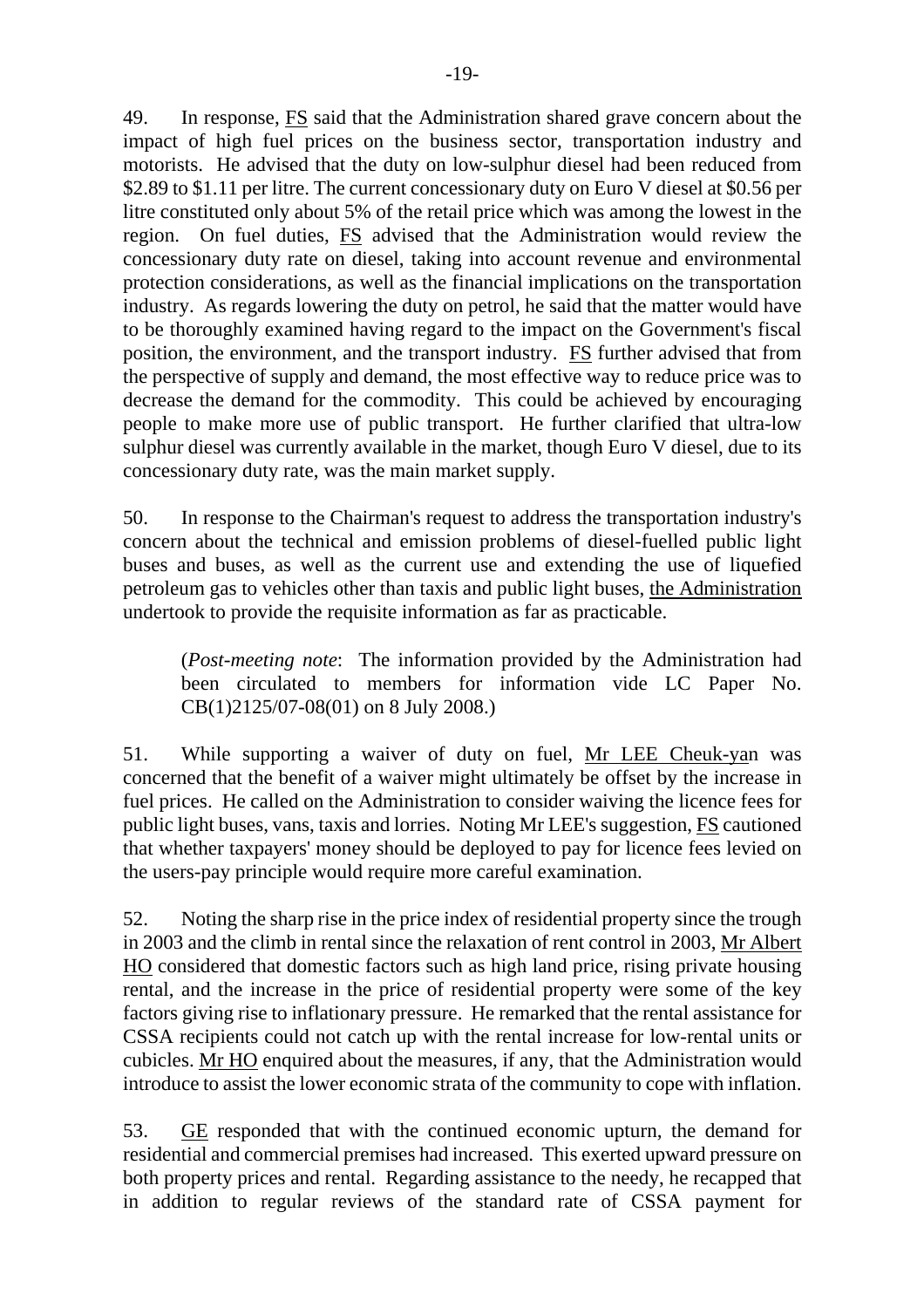lower-income groups and the one-off rent waiver and rates waiver announced in the 2008-2009 Budget, the Administration would, as a long-term measure, ensure adequate land supply through the existing Application List System to meet market demand and to ease the upward pressure on property prices and rentals. He nevertheless pointed out that property prices were also influenced by interest rate movements and the prevailing investment sentiment.

## *Related monetary and banking issues*

54. Given the peg of the Hong Kong dollar to the US dollar, Mr LEE Cheuk-yan remarked that the Government was quite powerless in regulating interest rates and was unable to pursue a discretionary monetary policy to reduce inflationary pressure. He asked whether the Administration would review the LER system and consider adopting a more flexible exchange rate regime.

55. In response, FS advised that rising inflation was a global phenomenon. Compared with other economies adopting more flexible exchange rate regimes, the current inflation rate in Hong Kong was not particularly high. He said that the objective of Hong Kong's existing monetary policy was to maintain exchange rate stability, rather than to manage inflation. The effectiveness of LER system should be judged on its ability to deliver monetary and financial stability through economic cycles and turmoils. FS added that the weakening of the Hong Kong dollar in tandem with the US dollar was not a key factor for the recent rise in inflation. In fact, a weak Hong Kong dollar had increased the competitiveness of Hong Kong's exports. He reaffirmed the Government's policy stance to uphold the existing LER system as it had provided Hong Kong with a firm monetary anchor and had served Hong Kong well since 1983.

56. Mr James TIEN noted that there were pros and cons in adopting the LER. While Hong Kong was unable to pursue a discretionary monetary policy to reduce inflationary pressure, he noted that the weakening of the Hong Kong dollar along with the US dollar had helped to boost the development of tourism and the exports trade.

57. Referring to the financial crisis during the 1990s which led to the collapse of some banks in Hong Kong, Mr SIN Chung-kai enquired about the measures taken/ to be taken by the Hong Kong Monetary Authority (HKMA) to safeguard the stability of the local banking sector, and whether small depositors would be covered by the Depositors Protection Scheme (DPS) in the event of the collapse of local banks/financial institutions which were adversely affected by the financial difficulties of overseas banking /financial institutions.

58. In reply, the Deputy Chief Executive, HKMA (DCE/HKMA) advised that although individual banks might suffer from their investment in asset-backed securities, the fall-out of the US sub-prime crisis had not caused any systemic problem in the local banking sector as local banks' investment in sub-prime related financial products was generally low. He assured members that the HKMA had and